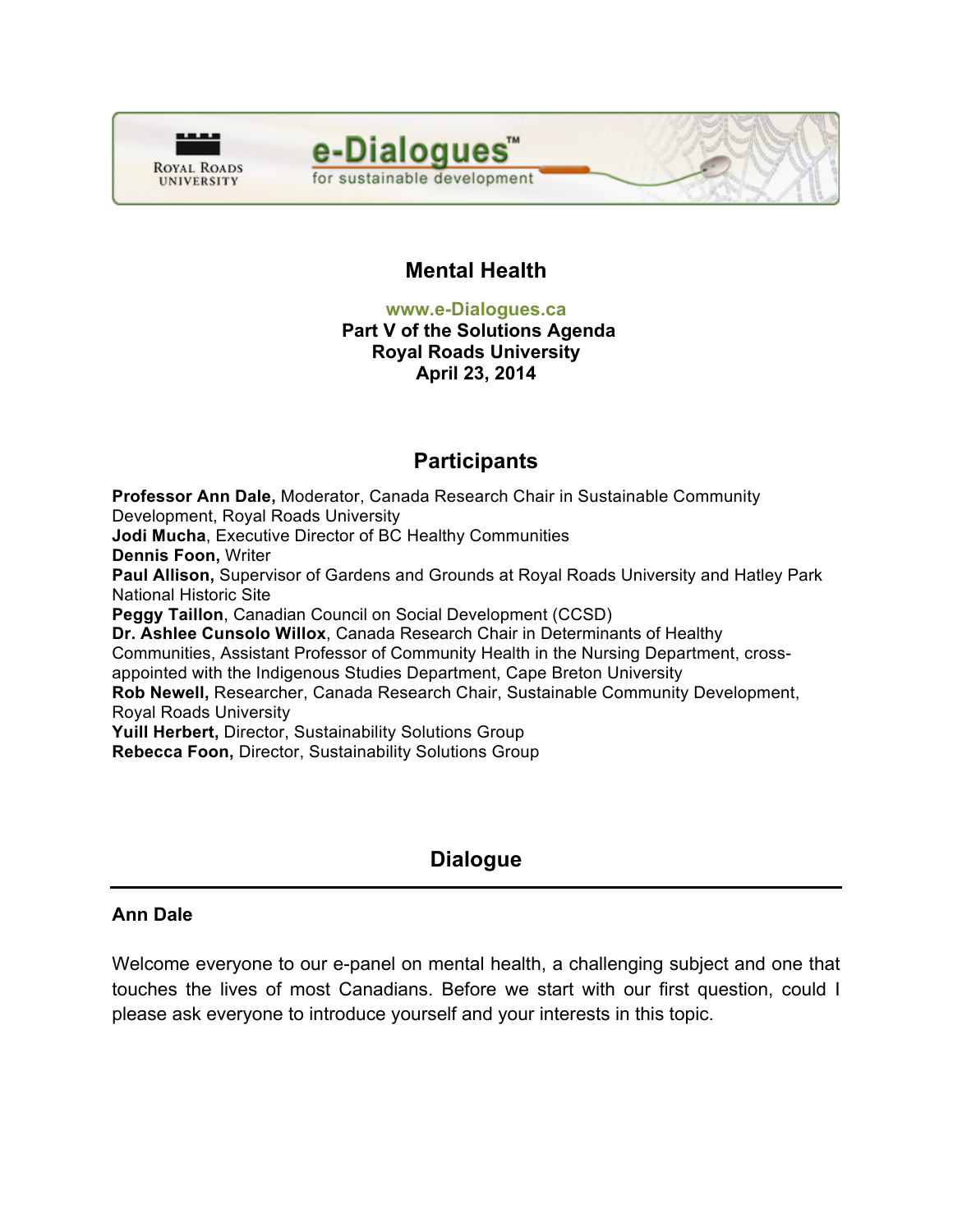# **Peggy Taillon**

I started working in a psychiatric hospital when I was 16 years old after my brother had attempted suicide. We lived in small town northern Ontario. He was gay, not yet out of the closet, isolated, shy and often bullied. When I started working in the hospital I was struck by how psychiatric labels, diagnoses, essentially stripped people of their personhood and their human rights. It was life changing for me and I have since been on a long journey to bust stigma and make mental health and other health and human services more person-centred.

# **Ann Dale**

Welcome, Peggy, who is among other things, the head of the Canadian Council on Social Development and previously a Vice-President with the Ottawa Hospital Group.

# **Ashlee Cunsolo Willox**

Hi everyone! My name is Ashlee Cunsolo Willox and I am a Canada Research Chair (Tier II) in Determinants of Healthy Communities and Assistant Professor in Community Health in the Departments of Nursing and Indigenous Studies at Cape Breton University on beautiful Cape Breton Island. Broadly. My work focuses on the intersection of place, health, culture, and environment, and how our connections with and exposure to the natural environment impact our physical and mental health. One of my main areas of focus is climatic and environmental change and mental health. I have had the great pleasure and privilege of working with Inuit communities for six years on issues related to climate change and its impacts on life, livelihoods, and culture in the North, and how this affects mental health. I am especially interested in the connection between mental health and sustainability, how fostering one can have positive feedback loops on the other (and of course, vice versa), and how citizen action and dialogue can contribute to flourishing internal and external environments. Thanks to Dr. Ann Dale for the great invite to join you all here today. I'm really looking forward to seeing where this dialogue takes us!

# **Ann Dale**

Welcome, Ashlee, Cape Breton has a piece of my heart. And I am sure Paul Alison will have a lot to add on the importance of place and health.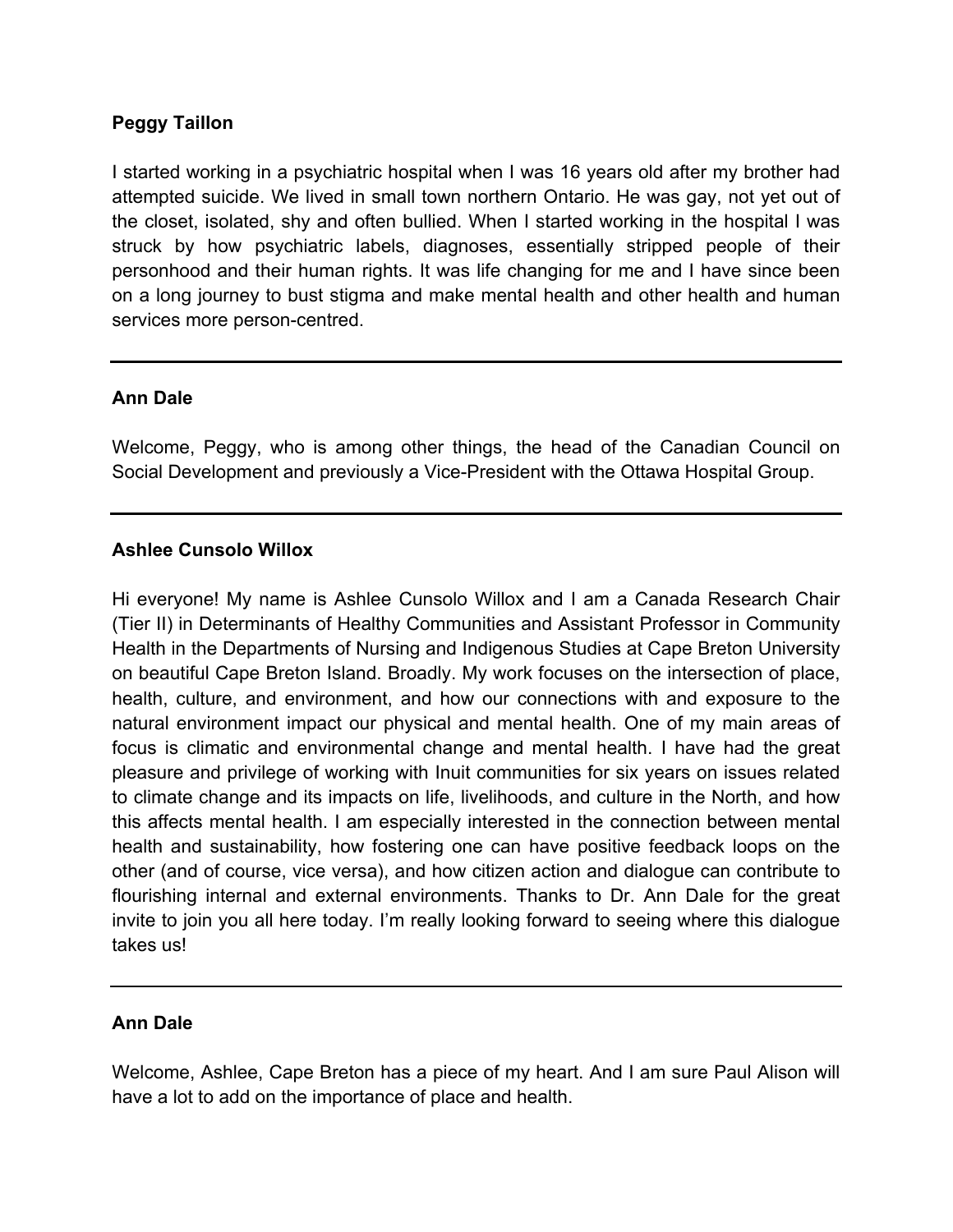# **Paul Allison**

Greetings Ann. Hello my fellow e-panel, my name is Paul Allison and I am Supervisor of Gardens and Grounds at Royal Roads University and Hatley Park National Historic Site. However, I have been involved in the use of Gardening and Gardens as a therapy for the past 30 years.

I recently returned from Japan working as a technical advisor to evaluate the psychosocial programming using horticulture therapeutic gardening programs run by a non-profit group called AmeriCares.

The programs were designed for the survivors of the March 2011 earthquake and tsunami in the Tohoku region. As well as helping with the evaluation process I also delivered several horticultural therapy workshops for survivors and community groups while in the region.

# **Jodi Mucha**

I am the Executive Director of BC Healthy Communities (BCHC) and I believe that for any community to be 'healthy' it needs to start from the inside out, meaning, healthy people make up healthy communities. If we are not supporting individuals to have quality of life and love and support as well as good living conditions then anything else we are doing at the large scale within the system is somewhat inauthentic.

Thriving people living lives that allow them to grow and prosper in the places they live, work, learn and play in create conditions for a healthy community. Of course, they go hand in hand however attention to overall mental health and wellbeing is a very critical factor.

# **Dennis Foon**

I'm Dennis Foon, a playwright and screenwriter living in Vancouver. The bulk of my writing has dealt with family dysfunction as a microcosm of our overall societal problems. If we can't look at ourselves, what happened to us as children and confront our past traumas we are forced to create a mythologized version of ourselves and our history. What Jung would call the Persona. This form of denial or blindness is a coping mechanism to deal with stuff that's just too painful or overwhelming to address. A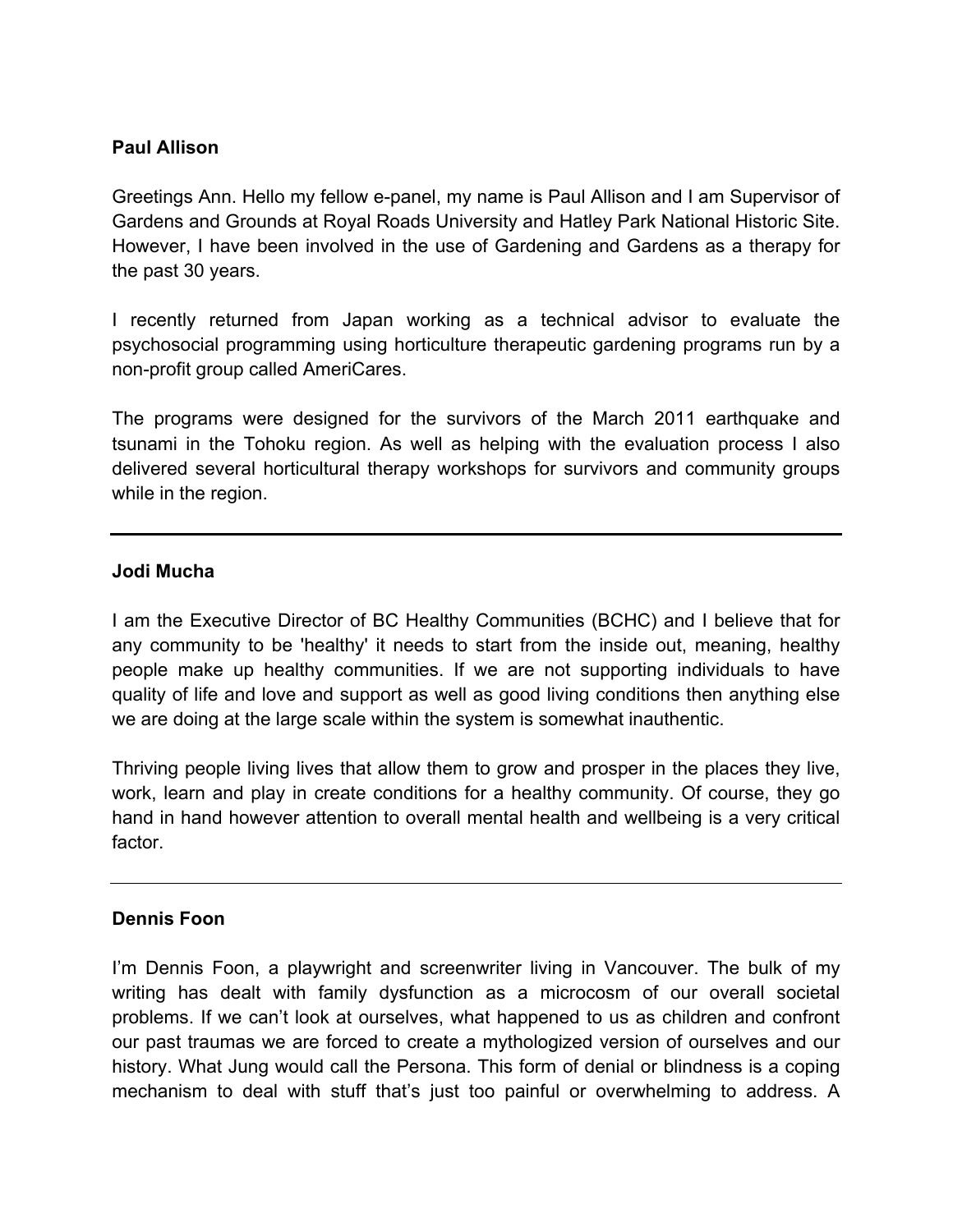mechanism that is perfectly echoed by much of society's inability to rationally deal with issues like poverty and the environment, things that seem so completely overwhelming. Just like with our planet, our unresolved/unexamined issues are a time bomb that may destroy us.

That gap between the persona and the pain experienced is the turf of the writer. For example, I'm creating a dramatic series right now for CBC about a family of longshoremen. While the children were growing up, their father was an out of control alcoholic and his behaviour affected them deeply. Each of the kids developed personas that enabled them to cope with the pain of those years, but haven't truly dealt with the deeper problems and feelings. So now, as young adults who are still close to their father (some even work with him) the cracks are starting to appear; they are each, in their own way, starting to unbuckle.

# **Robert Newell**

Hi everyone, my name is Rob Newell. I work with Ann as a researcher in the Canada Research Chair in Sustainable Community Development program.

# **Peggy Taillon**

I have been involved and have led mental health reform processes in Ontario and Canada for more than 20 years. As I reflect on that work and where we have landed especially with respect to stigma, I am more convinced than ever that we have taken the wrong approach or placed emphasis on the wrong things. I say this with humility as I led many of those processes. Focusing on the system and not on the person and their lived experience has limited any meaningful dialogue and action on stigma.

# **Jodi Mucha**

Wow, what a diverse panel. I'm looking forward to this dynamic discussion and thanks so much Ann for the invitation! These e-Dialogues have been going for a long time — a testament to the value and interest in them :) So glad to be a part of this timely discussion.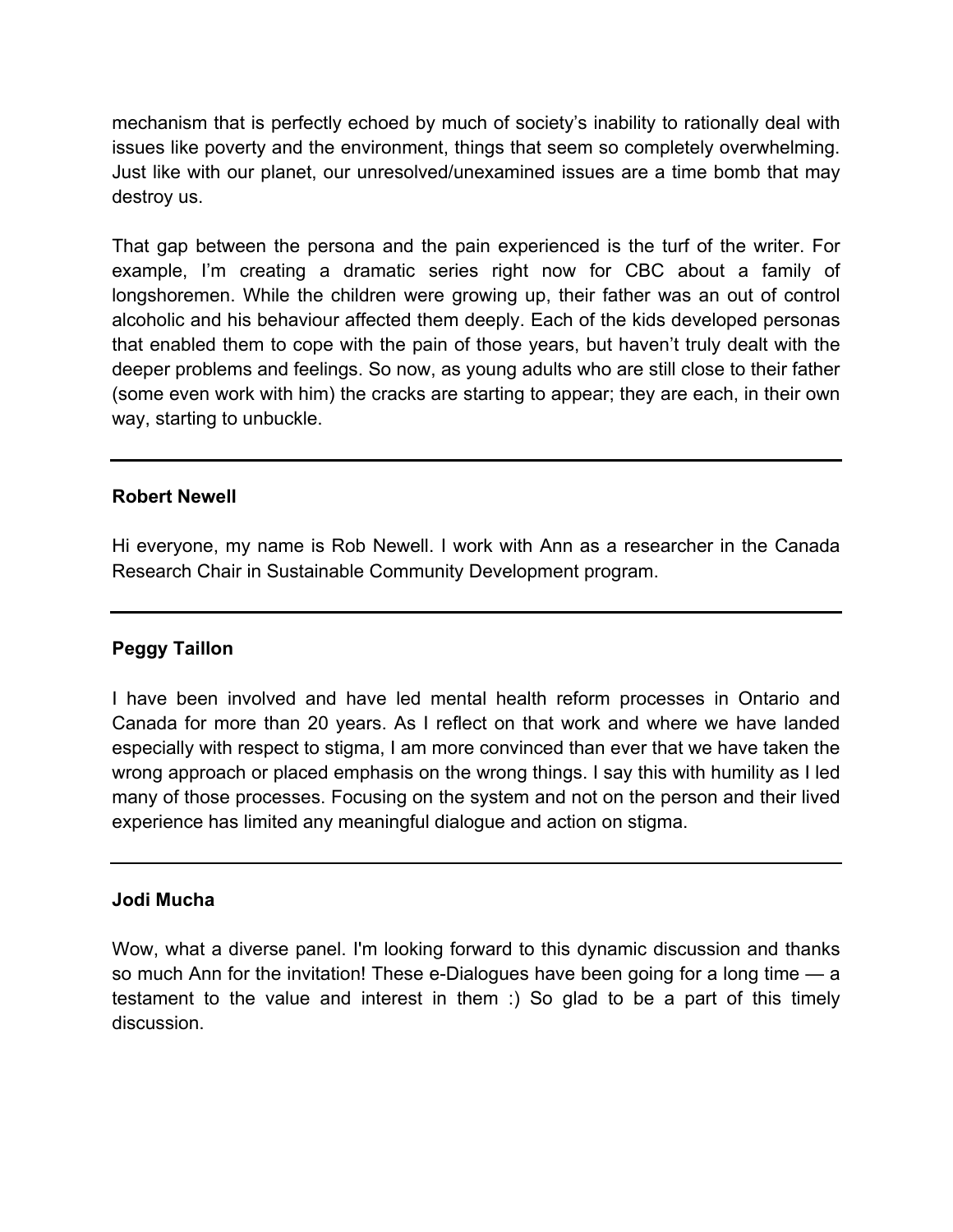# **Peggy Taillon**

Loved what Dennis Foon says about looking at where we come from, our past traumas and the myths we are forced to create for ourselves. I think that our brain, our sprites have a way of protecting us from earlier traumas until we are ready to deal with them. That was certainly my experience after I was sexually assaulted in high school. My brain buried it until I had the tools to deal with it.

# **Yuill Herbert**

Hi,

I'm Yuill Herbert, working with Rebecca, Rob, and Ann on this project called the [Solutions Agenda.](http://www.crcresearch.org/solutions-agenda) I am working more and more on urban planning and am particularly interested in the relationship between built environment and mental health.

#### **Rebecca Foon**

Hello everyone,

Thank you all so much for participating in this e-Dialogue. I'm Rebecca Foon and I work with Sustainability Solutions Group, I am based in Montreal. SSG collaborates a lot with the Canada Research Chair on Sustainable Community Development and we focus on climate change work, sustainability planning and work around community vitality. I also am a cellist and yoga teacher - and believe that music, art, health, sustainability planning, nutrition, wellbeing, etc. is all deeply interconnected. I am really looking forward to our conversation!

# **Ann Dale**

I remember a quote by Jean Jacques Rousseau, "the hardest thing in life is to see one's own equation written on the wall". I have never understood why people see a physical doctor and yet are more afraid to see a psychologist, or a psychiatrist, or a social worker.

Does this have anything to do with the stigma attached to mental health, why is this so, and how do we overcome this?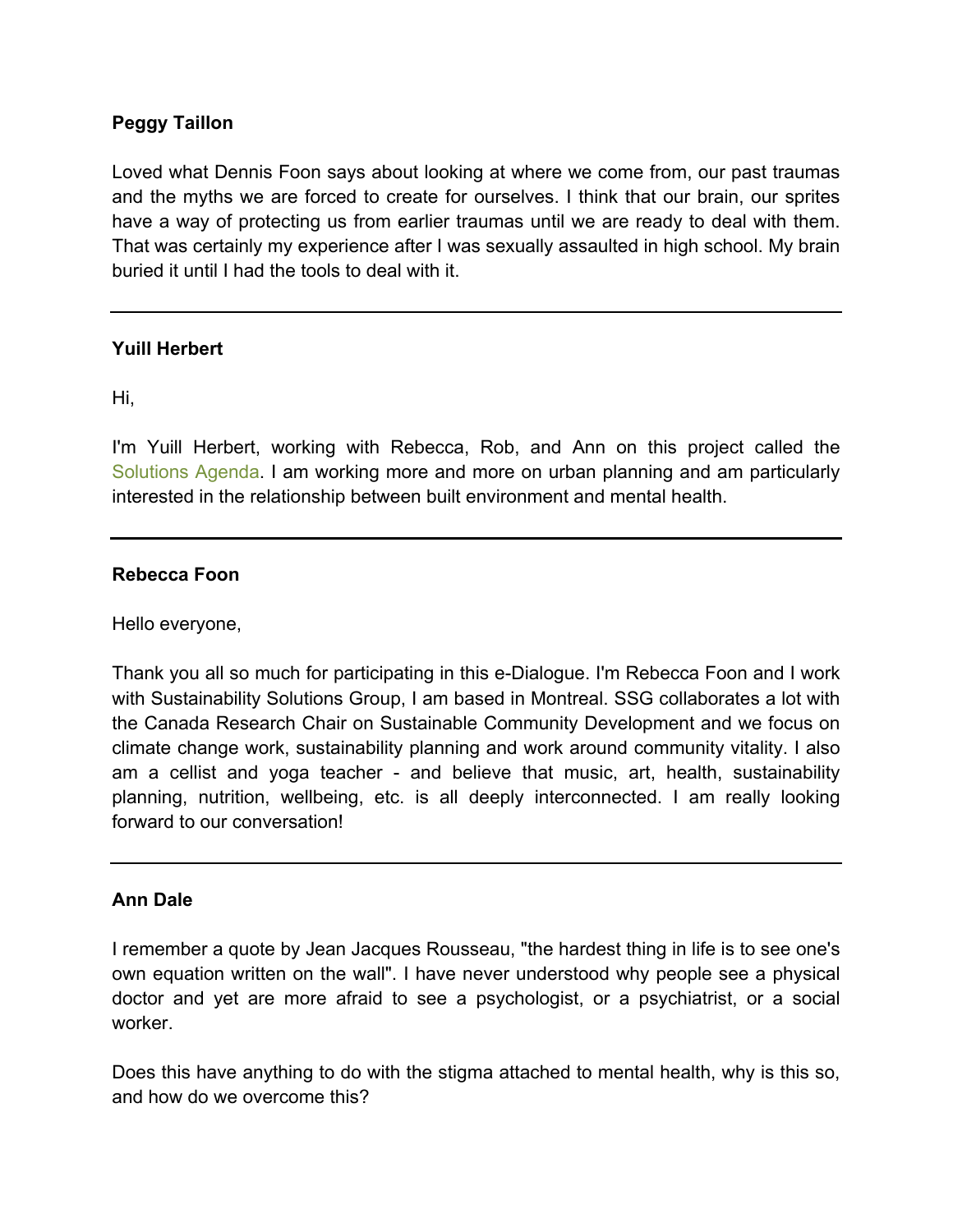# **Peggy Taillon**

Love that quote, Ann. I think that fear has so much to do with stigma. The fear of looking deep into ourselves and saying things out loud that we have been told should not be said. The fear of hurting your loved ones by saying something's not right. The fear of how society will react. A mental health label is often a guarantee that your personhood will be stripped. I think there is a social fear as well - perceived instability of others may lead to unrest, outbursts...messy stuff. The irony of course, life is messy and more interesting the messier it gets!

# **Jodi Mucha**

Peggy, you just said (typed:) what I was thinking exactly! Its like once we are old enough to not continue just being the pure beings we were born as we don a mask and continue to develop ways of being to 'survive' life. We develop strong suits and behaviours to carry us through. Showing our real selves makes us vulnerable.

# **Ashlee Cunsolo Willox**

I completely agree here with Peggy. I think so much of stigma is based around fear, because mental health-related issues often make us feel more vulnerable than physical health issues (not in all cases, but in some). Perhaps, it is easier to approach someone to discuss things that happen to the 'body', because it's not as difficult or getting at such emotionally-challenging things as when dealing with the mind or the emotions?

# **Paul Allison**

Yes there is a stigma around mental health. Perhaps it is the intangible that scares the individual or society.

# **Dennis Foon**

Ann, I believe the stigma attached to mental health is a form of projection. We work so hard to remain blind (as Plato states s eloquently in his Cave Analogy) that when someone "comes out" it's frightening and disturbing. When you consider that around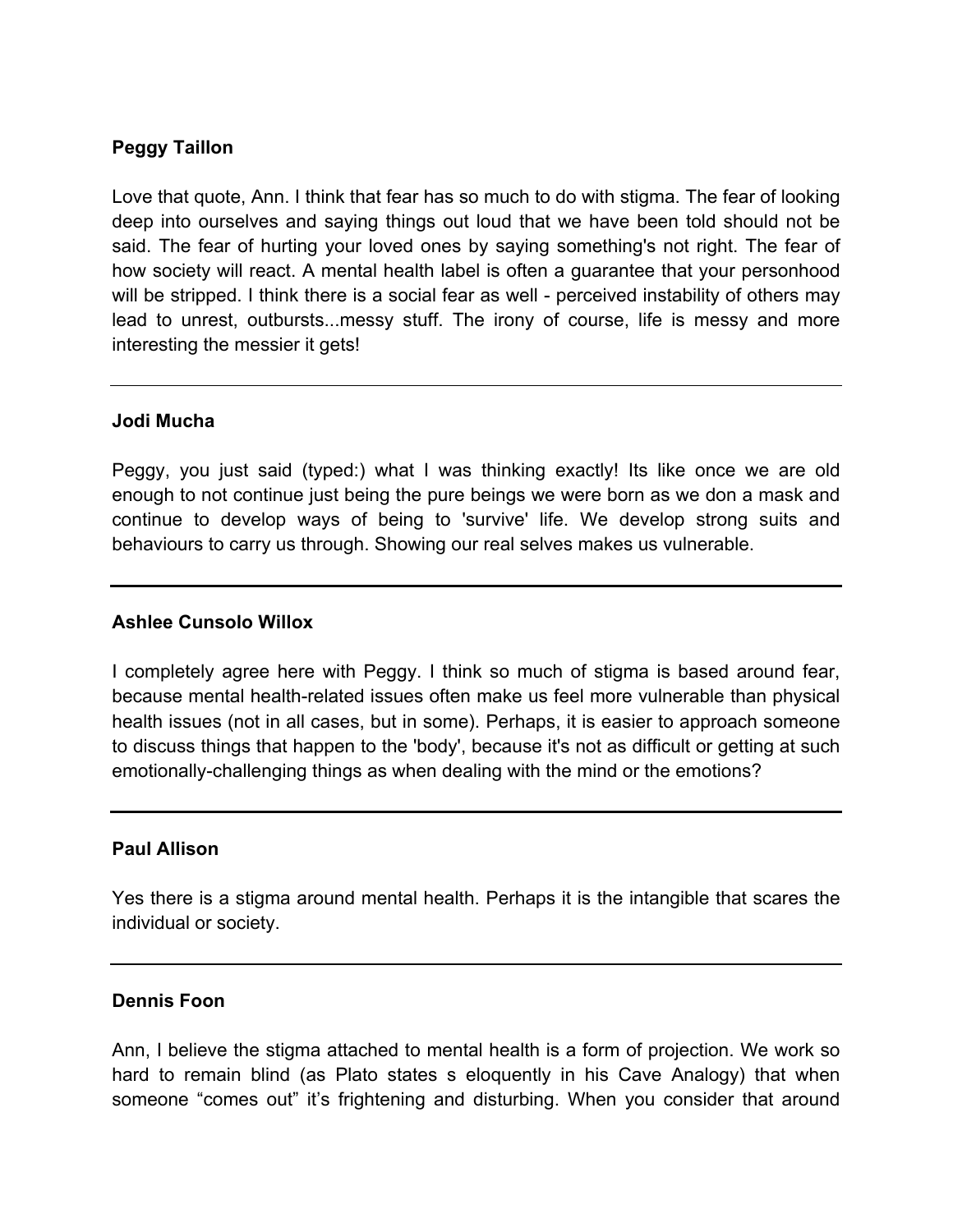[11% of Americans are on anti-depressants,](http://www.health.harvard.edu/blog/astounding-increase-in-antidepressant-use-by-americans-201110203624) you know the struggle to maintain the illusion of mental health is gigantic. (Interesting poetic irony on this topic: Prozac dumped in the water supply is increasing the [risk of extinction for freshwater mussels](http://www.sciencedaily.com/releases/2006/09/060914153812.htm).

If I'm already coping with say, depression, and somebody with major depression is not able to cope, it can be an affront – "why aren't they dealing with it, I am!"

# **Rebecca Foon**

Dennis, this is an interesting connection between the ecosystem and mental health. And yes, I totally agree that fear produces stigma. And, sadly the social stigma attached to mental health can make things more challenging, and thus have a negative impact on people's lives. Media reports can also help to perpetuate this stigma. Entertainment frequently features negative images and stereotypes about mental health, and these portrayals have been linked to the development of fears and misunderstanding and can justify behaviour such as bullying.

# **Ann Dale**

Depression is a hard one to deal with, and Dennis, you have hit the nail on the head, "why can't they just pull themselves up and get on with life". This reminds of Gregory Bateson's chapter entitled Ecology of Mind, I am blanking on the title itself, where he says the paradox of addiction is that people say why can't they control themselves, this is the very essence of the disease, they can't.

# **Peggy Taillon**

Yes when you hear of a friend, neighbour or colleague has been diagnosed with cancer, the response usually is, how can I help? What can I do? Typically not the case when you hear it's a mental health issue.

# **Ashlee Cunsolo Willox**

Yes, absolutely. People are much more uncomfortable, and much more ill-equipped, to deal with mental health issues. I think in addition to fear, it's also the narratives that many of us have been taught as we grow up in a society where these issues are openly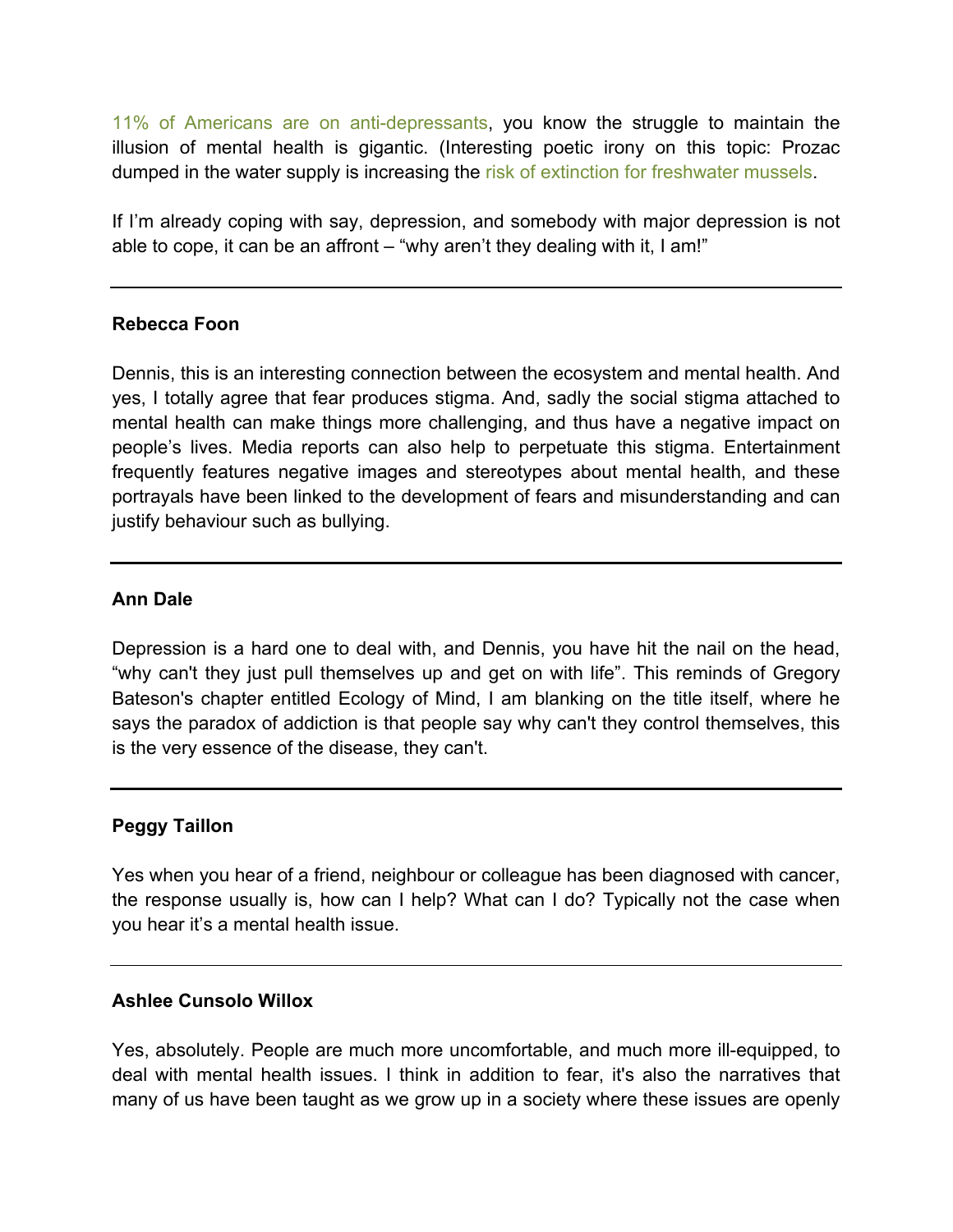discussed. We are taught that it's okay to go to a doctor (and in fact, encouraged all the time that this is a positive step for our health), but we don't have that same encouragement (without stigma) attached to seeing someone to support our mental health.

# **Ann Dale**

Ashlee, exactly, how do we change this, and others? Another factor I believe is that our communities and families are now so dispersed, a lot of the factors that are so important, a community, are missing?

Paul, what role do gardens have to play, nature?

# **Paul Allison**

Ann, let me give you a recent example:

One day I was invited to visit a very unique garden while working with a community group in Ootsuchi a coastal town that was completely destroyed by the tsunami. A local man whose name is Mr. Sasaki constructed within a quiet part of the garden a white telephone box. This white telephone box served a very special purpose. Mr. Sasaki explained that he created the telephone box in the garden for those survivors to pick up the phone and have a 'direct line' with their loved one lost in the tsunami.

The relatives of who survived the disaster never had the opportunity to say goodbye or express their feelings to their lost loved ones. They carry a heavy burden of lack of closure and because they never had the chance to say goodbye. The telephone box provides comfort to hundreds of visitors who have utilized the metaphor to converse with their love ones. This creative idea has proved to be a very powerful symbol and an effective therapeutic tool for the survivors of Ootsuchi.

# **Ashlee Cunsolo Willox**

Paul, that is an absolutely beautiful story and imagery. I particularly like that the healing is directly incorporated into landscape design, into the environment, and is explicitly making the connection between healing and connecting with 'outside'.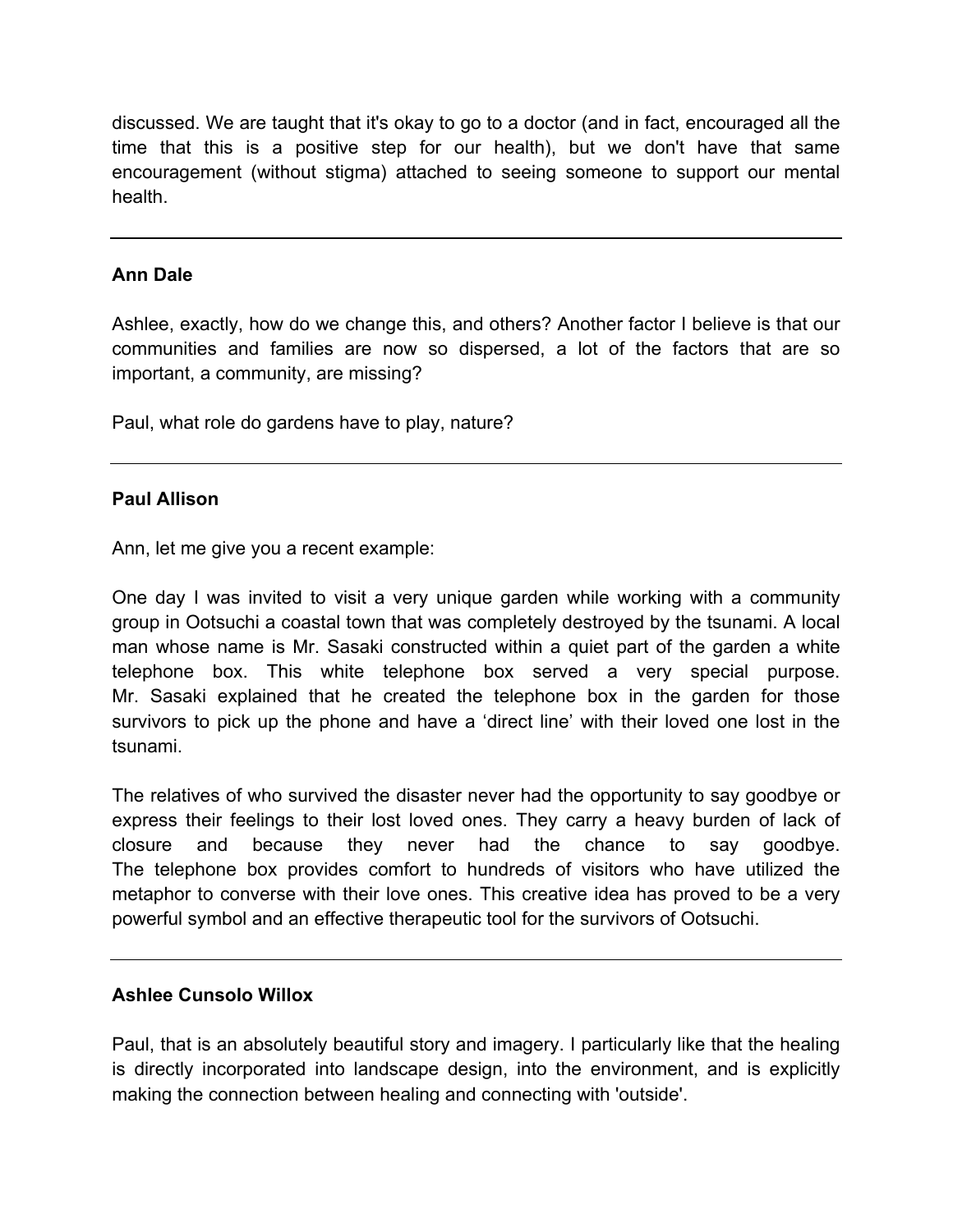#### **Jodi Mucha**

Paul!! I saw your [slideshare](http://www.slideshare.net/PaulAllison2) on this:) it was awesome. I think more connection and inclusion within our communities is highly important. Especially, when you think of the increasing number of immigrant and newcomers and the aging population. People are more and more connected via technology and less and less connected in person. How do we better engage on our streets? In our neighbourbhoods as a start.

# **Ashlee Cunsolo Willox**

I think we need to find as many opportunities as possible to talk mental health, and to have these types of dialogues in our home, communities, schools, and work places. Peggy has been writing about messiness -- we need to work towards (or continue to work towards) fostering environments and dialogues where we learn the skills to become comfortable with this messiness. And, where we can find ways to support ourselves and others through these processes and moments.

#### **Yuill Herbert**

But messiness can be scary, threatening and dangerous. Not always but sometimes. Perhaps, reminiscent of pre-societal times when everything was not so controlled, behaviour, speech, etc. This can be challenging.

# **Peggy Taillon**

Yes true, we need to find ways of being comfortable in the messy rather than pretend we are all okay. The stiff upper lip mentality is a mask. If people were honest when we greeted each there when ask how are you doing? The answers would make people uncomfortable...

Rather than, "I am okay".

Imagine if we said, "Well I am really stressed, worried about my finances, my spouse may lose their job, my son is being bullied at school..."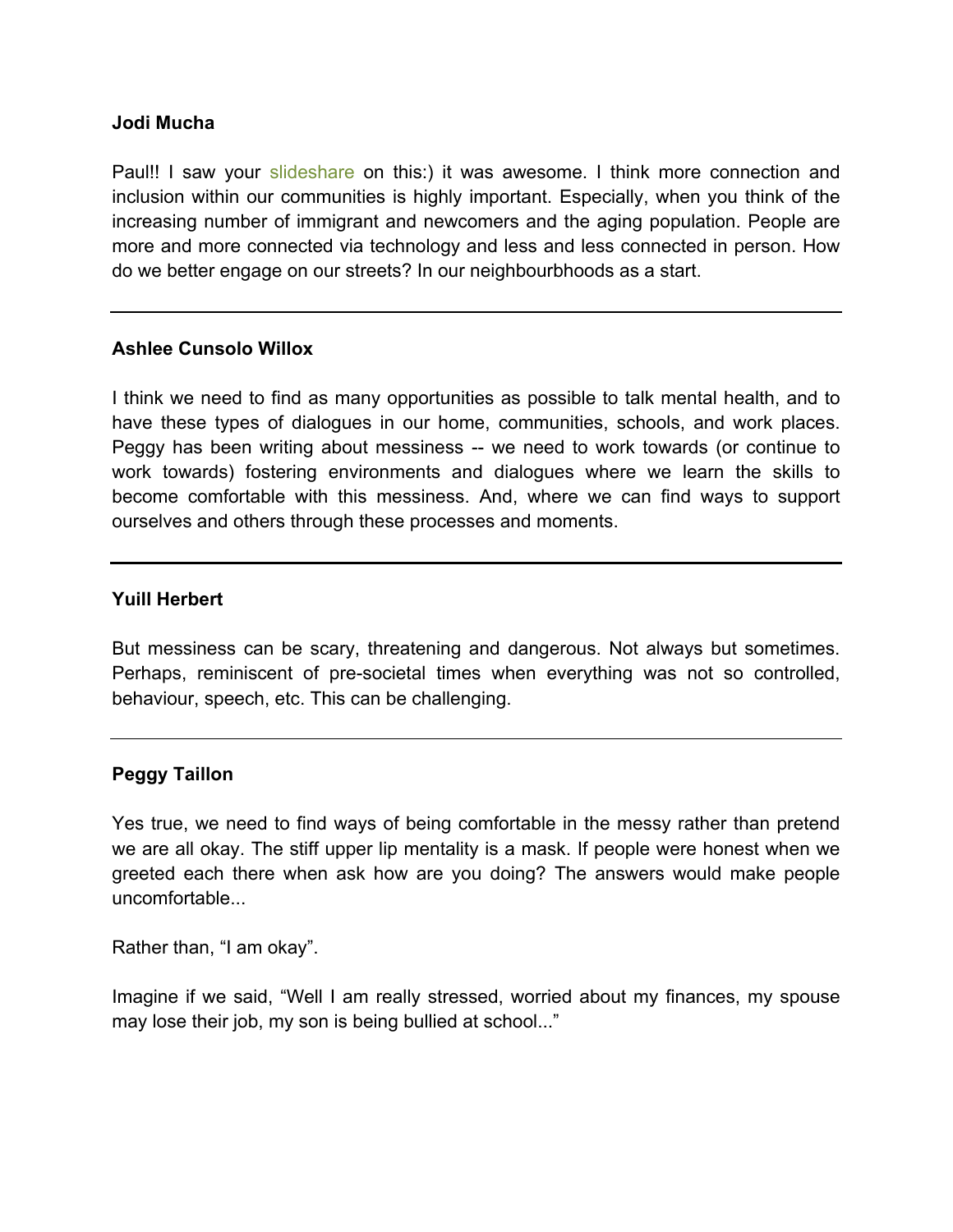# **Yuill Herbert**

Indeed it would make for richer communications and a much stronger community, somehow our society has ended up emphasizing and propagating expediency, superficiality. Is it a cultural thing (i.e. the British stiff upper lip) or something that is driven by technology, or perhaps enhanced by technology?

# **Ann Dale**

Peggy, you made me remember after my beloved only son died, I was in an elevator about a year later at school, and someone asked if I had any children. What to do, what to do. I knew if I said something, it would make everyone uncomfortable. I refused to deny him, so I replied, "yes, but he died", and we rode down in silence. Grief, however, will eat you alive if you don't let it out, I wonder how much unresolved grief, loneliness and isolation are a systemic social factor associated with this stigma?

# **Peggy Taillon**

Yes Ann, saying it out loud acknowledges that it happened, the loss lives with you. It may be easier for the other person in the elevator, but not for you. I really do feel like part of the challenge is allowing people to be themselves, present themselves as they are. We live in a world that want to cover up truths deemed too ugly we are obsessed with vanishing creams and tins to hide wrinkles. Truth is it's the wrinkles, the lines, and the marks that make us interesting.

# **Ashlee Cunsolo Willox**

Ann, I think you have pointed to something important here. This unresolved grief and loneliness. Grief can be a powerful unifier when united together with other grieving, but it can also make us feel incredibly alone and isolated, especially when we encounter others who were not part of that process and may not have an understanding of how to encounter others who are grieving. We are often taught to push these feelings way down deep and 'get on with it' and 'move on' and 'keep going'. What does that do to all of us, individually and as a society, to continue to do that?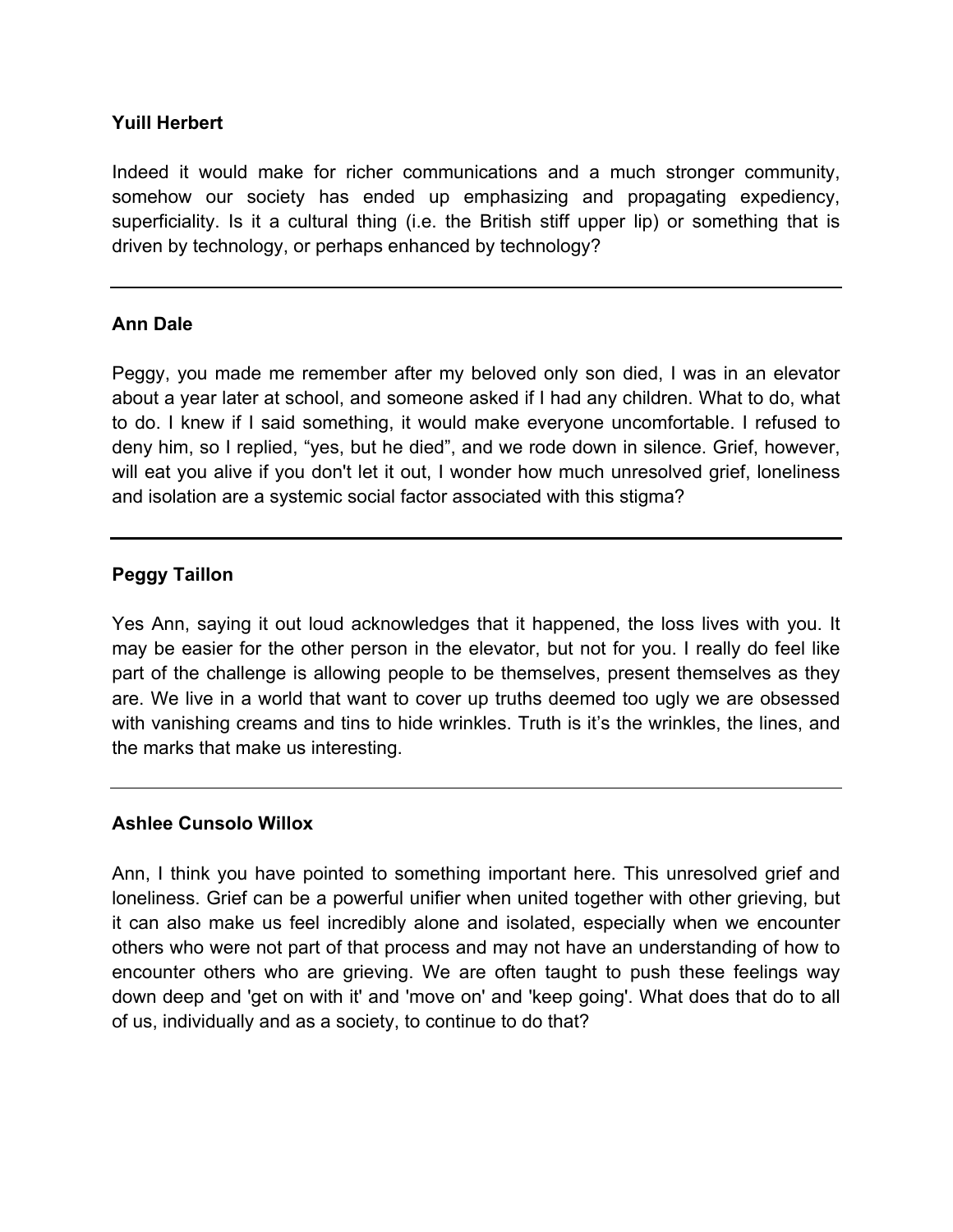# **Yuill Herbert**

I wonder what constitutes mental health and mental 'unhealthy' or mental 'illness'. If I remember correctly, it's the inability to cope in society for a prolonged period. But, our society is filled with dysfunction and does someone's unwillingness to accept this dysfunction then constitute illness? In other words, are those (or some of those) who are considered mentally ill in fact rebels against broader societal 'illnesses'? Against conformity?

# **Robert Newell**

Adding to this discussion of vulnerability, in our introduction to this conversation on our webpage, we have a quote from Dr. Marcia Webb, "[a]s a society, we shy from reminders of our frailty. If persons with mental illnesses are conceptualized as separate – as invisible within, or as intruding upon – mainstream society, then mainstream society may deceive itself and imagine that mental illness does not reflect universal truths about the human condition."

This alludes to a larger picture, in the way that by addressing mental health more and more at the individual scale, we then fear that we must accept the vulnerability of communities and societies on the larger scale. It seems that, unlike physical health, mental health is one of those things, as Peggy mentioned, we think we can 'pretend' our way out of, ignore it to essentially minimizing as a societal threat.

# **Jodi Mucha**

It's like a siloed approach. Our bodies and minds are disconnected. There's little connection between body/mind- go to the physician for pills to feel better. What about how diet impacts mood and mental health? Physical activity? Touch? Love? Etc.

# **Peggy Taillon**

Yes siloed for sure. Medicine craves us into pieces, head, neck, arm...As a former VP at a large teaching hospital I often was invited into the OR by surgeons. They would talk about the procedure, the organ they were focusing on. I would always ask about the person on the table...I suppose they are taught that to protect themselves...distance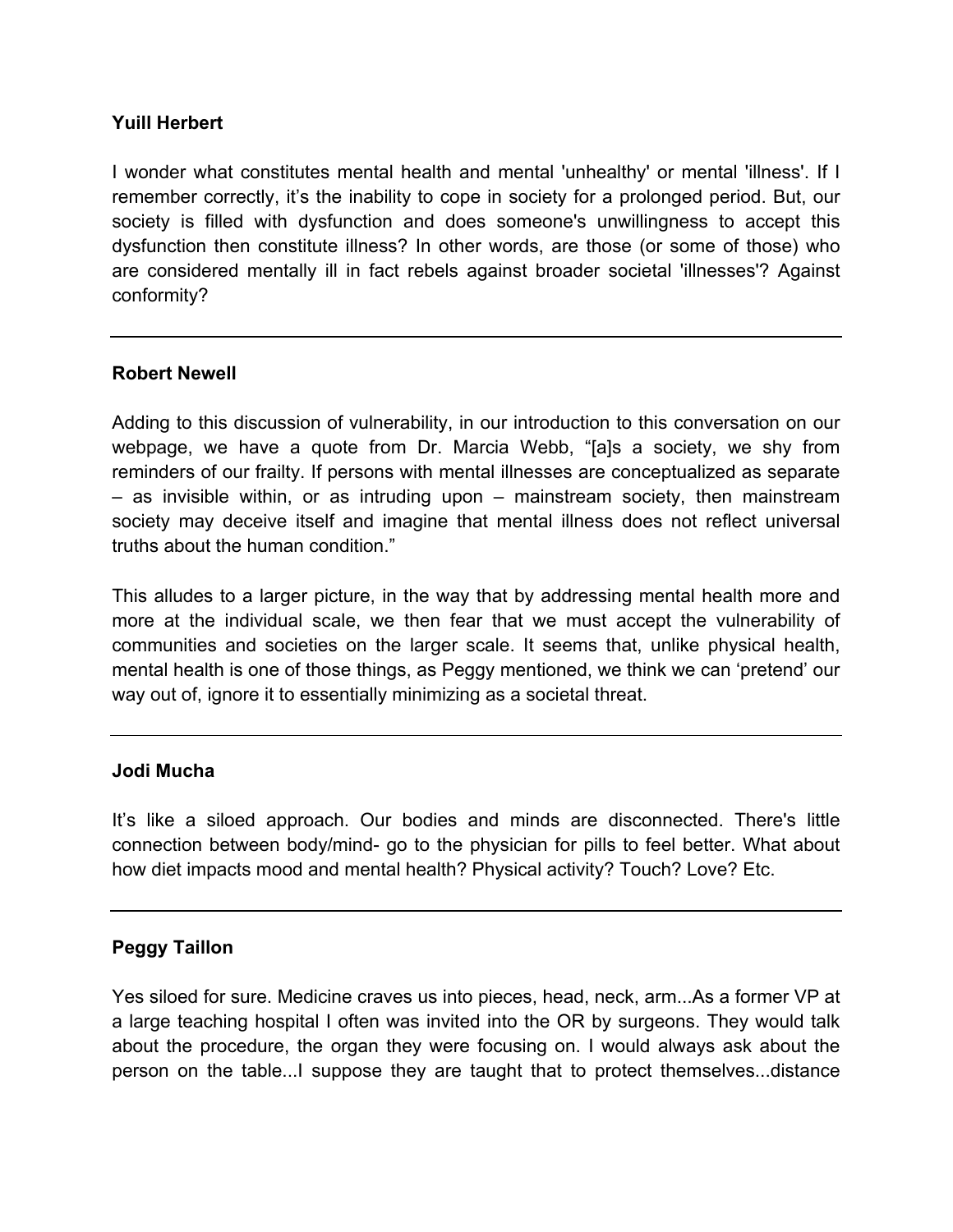themselves. Honesty, if a doctor is treating me, I want them to know and care about me....not disassociate with me.

# **Robert Newell**

Compartmentalization of the mental and physical has been something that has baffled me for quite some time. The Cartesian approach of mind/body dualism has been rejected for years by both psychologists and medical doctors, yet this still seems to work into common practice. The fact that I even separated the professions of 'psychologist' and 'medical doctors' actually speaks to this. I wonder why this is, that we understand that the mind and body are intimately linked, yet we won't let this fully translate into how we approach human and societal well-being.

# **Rebecca Foon**

The New Leaf Foundation in Ontario is an interesting example of bridging this gap to a certain extent by bringing yoga and meditation to youth who are facing barriers due to a number of factors including socio-economic issues, challenges in school, experiences of abuse and neglect, involvement with the criminal justice system and various forms of marginalization and trauma. The Foundation believes in the strength and resiliency of youth and draws on their capacity to heal and thrive....and through meditation and yoga, they offer youth tools for cultivating self-awareness, emotional resiliency, the ability to respond rather than react, etc. They have had amazing breakthroughs, including greatly reducing violence, bulling and aggression in custody facilities and schools in Ontario.

# **Peggy Taillon**

Yes, initiatives like New Leaf reinforce the reality that much of what needs to happen is not necessarily a formal health intervention. People need to feel accepted, they need to feel like who they are is embraced and that we don't need to be carbon copies of each other. That the world is richer when there is more difference present. That the whole essence of ourselves matter.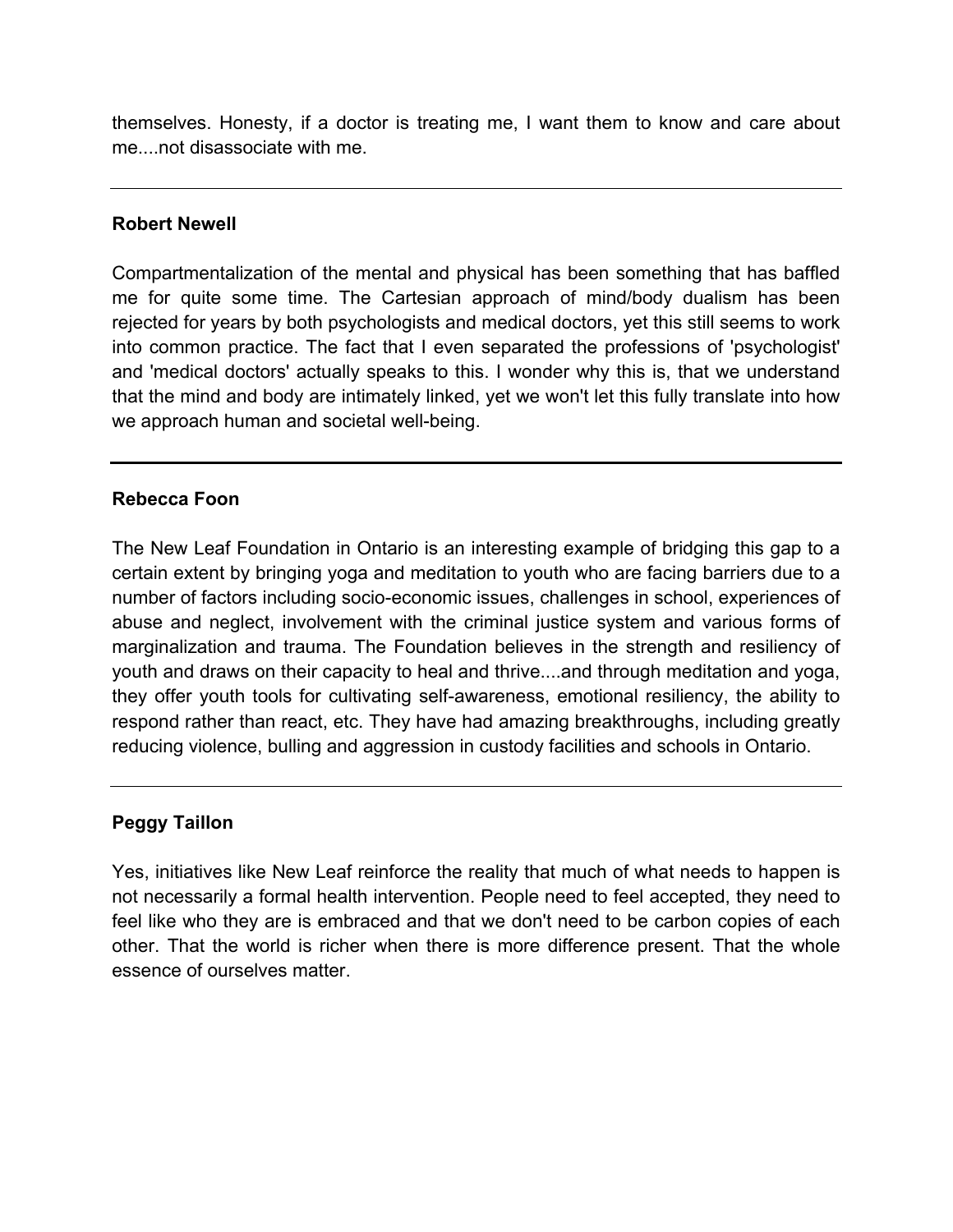# **Yuill Herbert**

There is one model of health that focuses on autonomy. It is about the ability of people to be autonomously motivated, they experience volition. In contrast, those that are unhealthy, behave as a function of external rewards and punishment, energized by an approval motive, avoidance of shame, ego, etc. I think this is an interesting concept to apply to mental health.

# **Jodi Mucha**

Reminds me of my thesis focused on the connections between spirituality and sustainability - Christianity's view was Man has control over nature and its almost the same here – man's control over body and mind. However, our sense of 'control' over mind is not an empowering one - rather shut it down and suck it up approach.

# **Paul Allison**

Yes, we are still living with Newton physics and still need to embrace Quantum physics. Epigenetics will prove to be a strong link as we see that the mind effects our bodies and vice a versa.

# **Ann Dale**

Paul's example shows the importance of facing and honouring loss and place, as Ashlee has pointed out. Yuill asked a critical question, and I hate to move us along, however, our next question? We have talked a lot about artificial separations, between the body and the mind, between the parts rather than the whole, are there particular advances, organizations and literature in this field that you would like to highlight. Should we even make a difference between physical and mental health, is it counterproductive?

# **Ashlee Cunsolo Willox**

I think for me, some of the most exciting things I see emerging is the increasing focus on and understanding of the intertwined relationship between mental health and the environment. I think intuitively, many of us realize this, but to see it hit national media,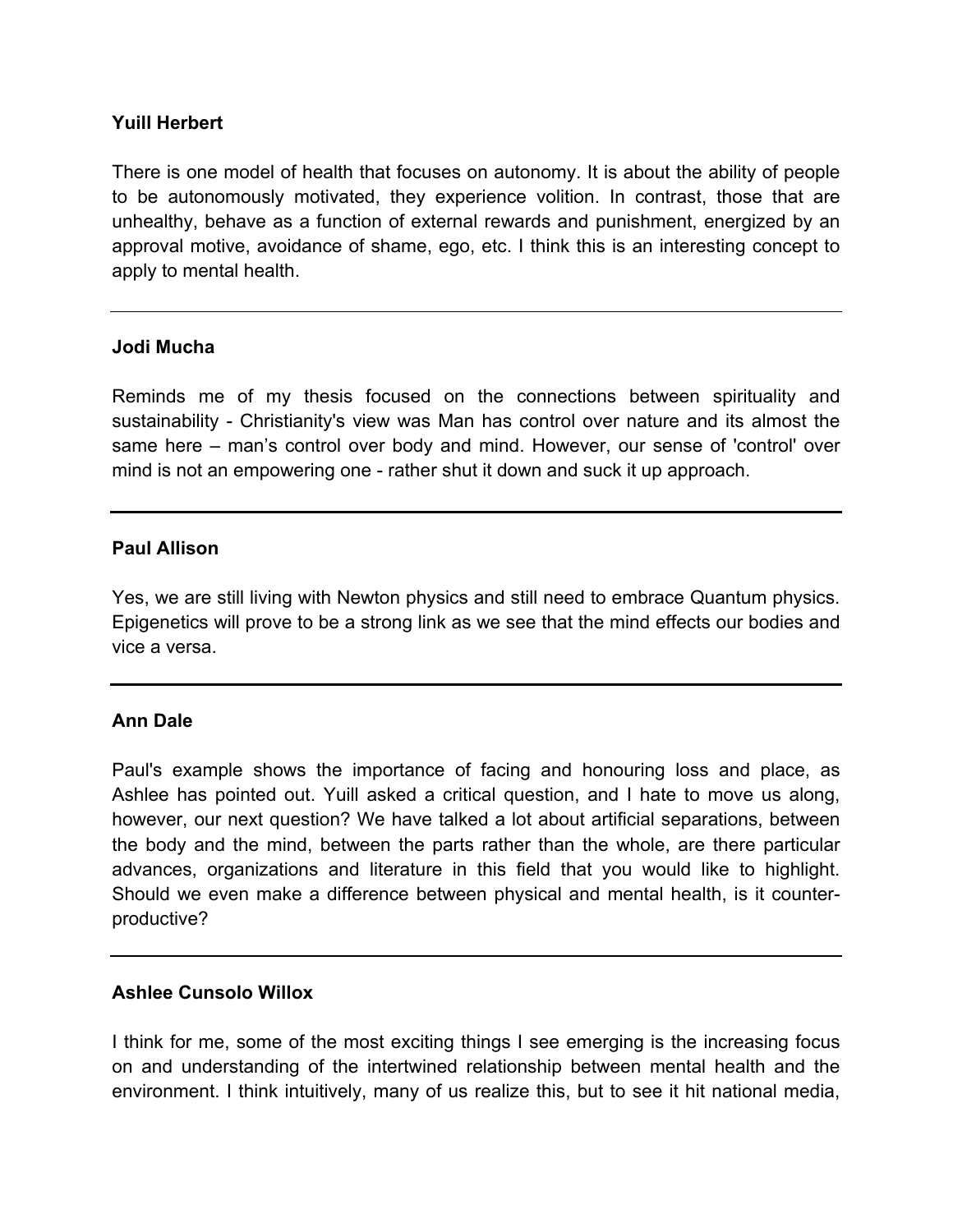academic research, and scientific study is heartening -- not least because it may encourage us to foster stronger relationships with the more-than-human world.

#### **Jodi Mucha**

From a community development stand point we are generating more momentum around activities such as Neigbhours Day. One day a year that is recognized for people to close off their streets, have a bbq with all the neigbhours - connect and have fun, play street hockey - learn how to support each other. It may seem like a small step but is very effective and has been happening internationally for many many years. Quebec has a strong [Neighbours Day movement](http://www.fetedesvoisins.qc.ca/home.html) - its June 7 this year for those of you in QC :)

# **Peggy Taillon**

During mental health reform in the late 90s in Ontario we found some great work from the US and the UK that focused on resilience, recovery and strengths - a whole person approach. The core of the reports that we wrote then worked to bring that philosophy to Ontario and shape the system into one that would embrace the philosophy and shift in practical ways to facilitate recovery. It has taken the better part of 20 years to move the system in that direction (beyond adopting the words to adopting the practical structures and approaches to make it happen).

# **Ashlee Cunsolo Willox**

There's also some great work linking Indigenous ways of knowing and understanding what it means to be well and whole, and how this can support and enhance 'medical' or 'Western' approaches to mental health that have been dominating in our systems for quite some time. This can help to move beyond 'treatment' and 'diagnoses', and reactive versus proactive behaviour.

# **Yuill Herbert**

Ashlee, do you know any more details about this? I remember once hearing that medicine men were people able to enter into the 'sphere' of mental illness and then return to 'normalcy'. It would be interesting to know how other cultures deal with mental illness or if they even have it?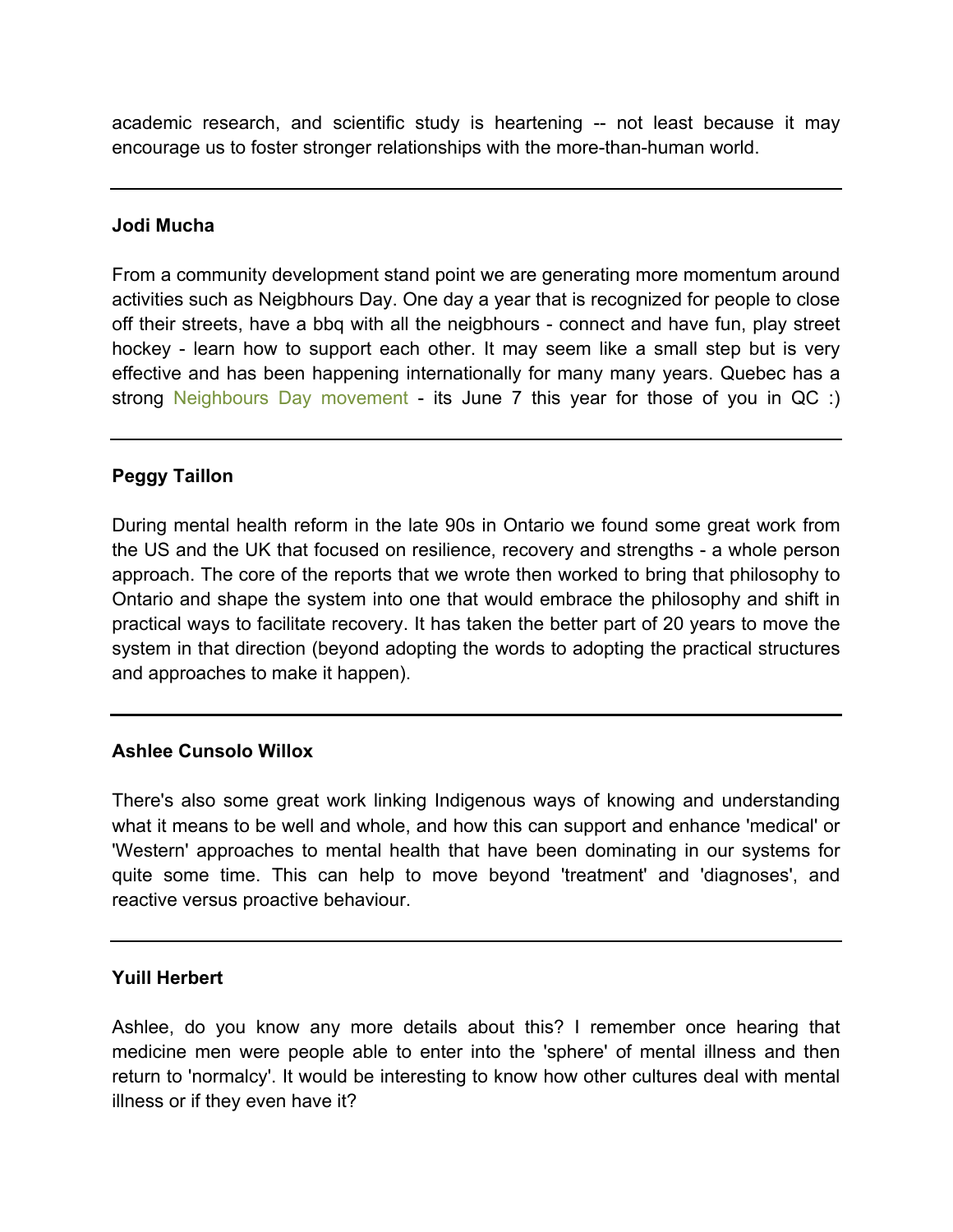# **Ashlee Cunsolo Willox**

Many Indigenous perspectives will include mental health as a part of overall health - you need to be healthy in your mind, body, emotions, spirit, and environment. For First Nations people, that may be best illustrated in the Medicine Wheel, which has equal parts in Physical, Mental, Emotional, and Spiritual, and understands that life is a continual journey throughout all of these pieces. In Northern Labrador, my Inuit colleagues tell me that for them, mental health is inextricably linked with the land, and with being on the land. The land is not only the foundation of mental health, but also a great healer and rejuvenator. This understanding that mental health is not only about ourselves, but about our larger environments and how we are embedded within them, is something that I think has been lost in much of 'Western' approaches.

To add to this, and to respond to your question on how other cultures deal with mental health: there's some excellent work happening in the field of global mental health. Vikram Patel is a strong component of training regular people to provide mental health supports in areas where access to mental health services (let along medical health services) is virtually non-existent. He does an interesting TED talk on it: [Mental Health](http://www.ted.com/talks/vikram_patel_mental_health_for_all_by_involving_all) [for All by Involving All.](http://www.ted.com/talks/vikram_patel_mental_health_for_all_by_involving_all)

# **Jodi Mucha**

I can't remember where I read this, but look at some of the very brilliant people in the world who may have mental illnesses. They were looked upon as a gift to the community and cherished so they were actually seen in a very positive light. Look at Temple Grandin, someone who made great gains in the area of livestock research and work with animals. Amazing!

# **Ann Dale**

And, I wonder if eccentricity and difference also play a role. There are many creatives who have suffered from mental illness, many take their own lives, a link that has not been explored enough. And, of course, the link with addictions? But this is a sidebar, but maybe a strategy for reducing and ideally eliminating the stigma?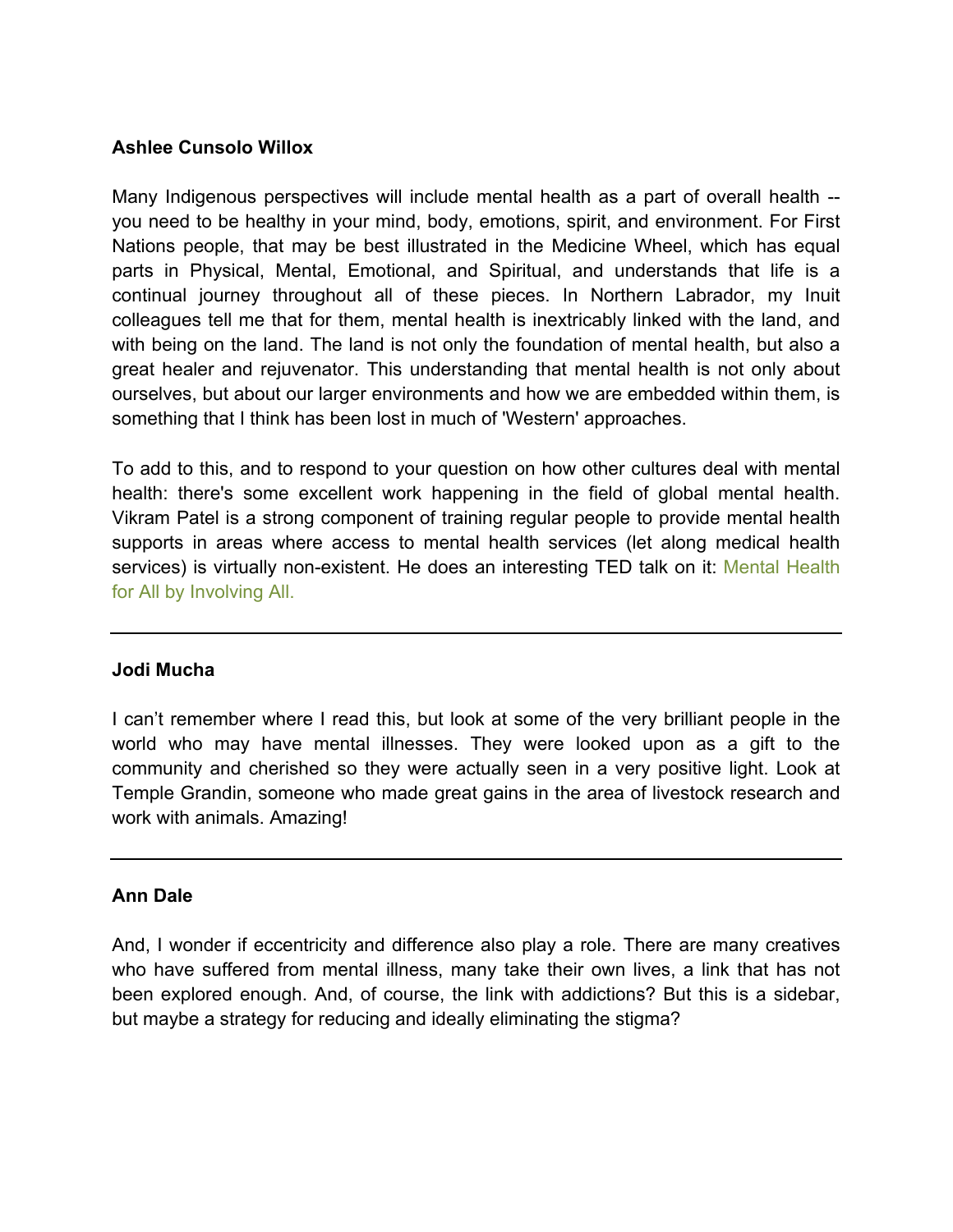# **Peggy Taillon**

I think that loss of control or perceived control is part of the puzzle of stigma. People want/need to control when much of this is out of our control. It makes people uncomfortable.

#### **Jodi Mucha**

Another very integrated approach (which is the basis of our work) is Integral Theory, originated by Ken Wilbur. It address physical/behavioural, psychological/spiritual, Cultural and Systems and Structures. Quite a good model to explore inner/exterior as individuals and cultures/groups/systems.

# **Ashlee Cunsolo Willox**

These approaches can also help us connect 'mental health' within larger contexts of environment, family, history, place, connectedness, etc., as well as linking to the many socio-cultural determinants of health: employment, income, housing, family support, education, geographic location, sense of connectedness, food security, gender, age, cultural identity, etc.

# **Dennis Foon**

Interesting that Narrative Therapy, a way of using people's own life stories as a way to affect personal change, evolved out of Michael White's work with Aborginal peoples in Australia.

# **Ann Dale**

It seems to me that integrated health systems, connected to place, and reconnecting the senses? There is also a connection, as Yuill points, out to autonomy or what I call agency, that is, the will or intent and social capital connections. I guess with stigma people are then shunned, and exclusion is such a powerful negative demotivator.

And, what are some small steps about what I am talking about. I know of a surgeon who now has her patients, when possible, walk into the operating room, to meet the surgical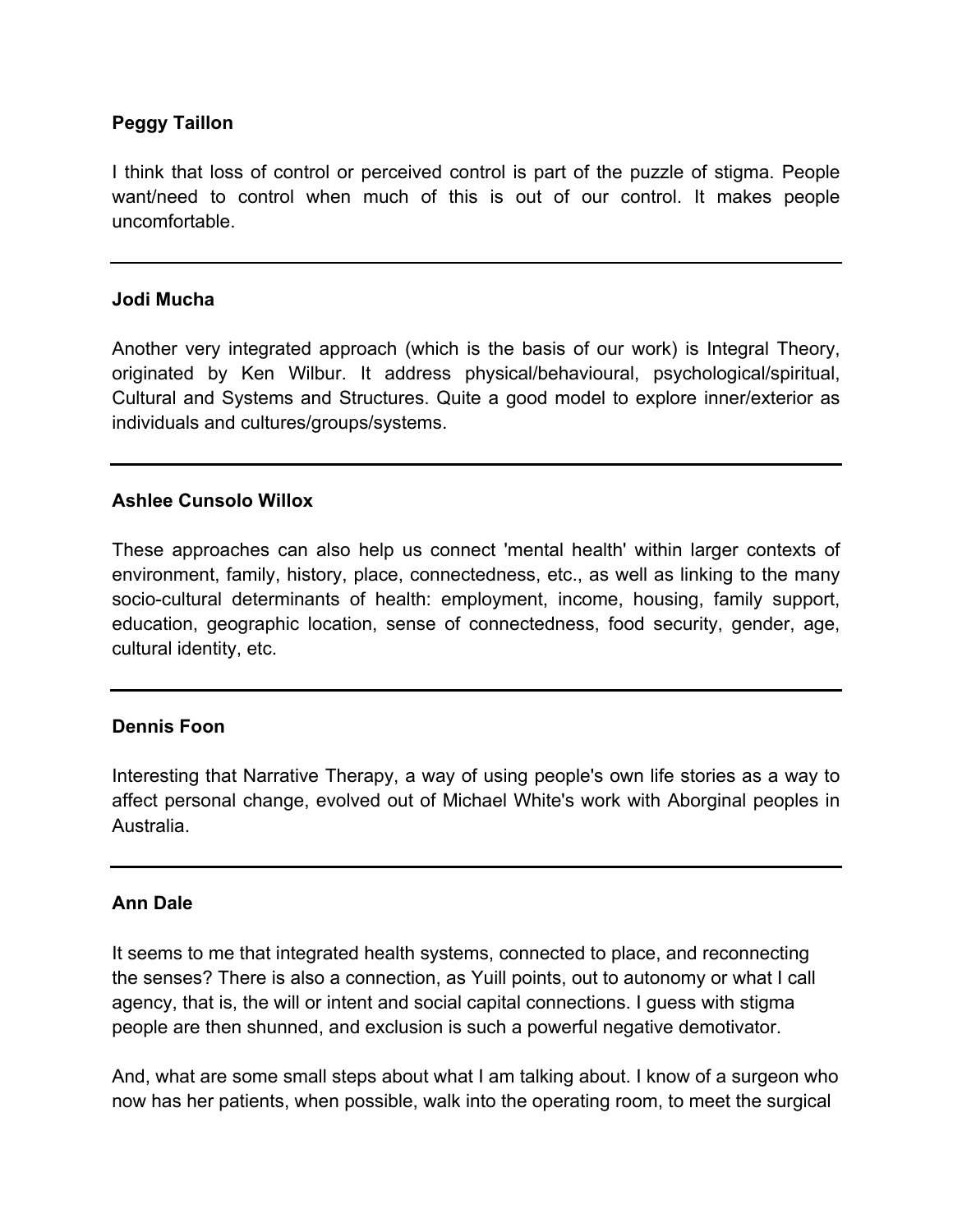team. As a recent recipient of this, I cannot begin to describe how this small step, rather being wheeled in on a gurney, empowers and lessens your fear, the building of agency, of partnership, or as Jodi talked about earlier, relationship.

# **Peggy Taillon**

Traditional approaches and certainly those of First Nations are great models. The sense of community, whole person, connection to the earth is so intuitive. Our systems be it health social or mental health are wired in ways that can never adequately respond to what the human condition needs. It starts right from how government is organized and siloed and how those structures ripple down to service providers and into our communities. Totally counterintuitive.

# **Robert Newell**

This idea of 'sense of community' is a very important concept. Research on place will often include social bonding as part of the sense of place concept. In this manner, the quality and quantity of social relationships and the social network becomes a part of the place itself. This brings up considerations about community design, I'm also thinking back to Ashlee's discussion on mental health and the environment (thinking built environment). So, really, mental heath becomes part of the field of urban planners, and the language around mental wellbeing needs to be integrated into urban planning. Is this feasible considering our siloed approaches, or are there examples of cities using the mental health language in their urban plans?

# **Jodi Mucha**

There is more emphasis lately on health and the built environment in terms of mental health and sense of place and space from an 'interior' point of view. As well, the Public Health Agency of Canada (PHAC) is exploring the development of programs focused on mentally healthy communities. In addition the [Community Action Initiative](http://www.communityactioninitiative.ca/) provides funds for innovative activities and projects that support overall mental health and wellbeing from a more integrated approach. There are more and more resources and initiatives out there that seem to be making the connections from a 'whole' of community approach.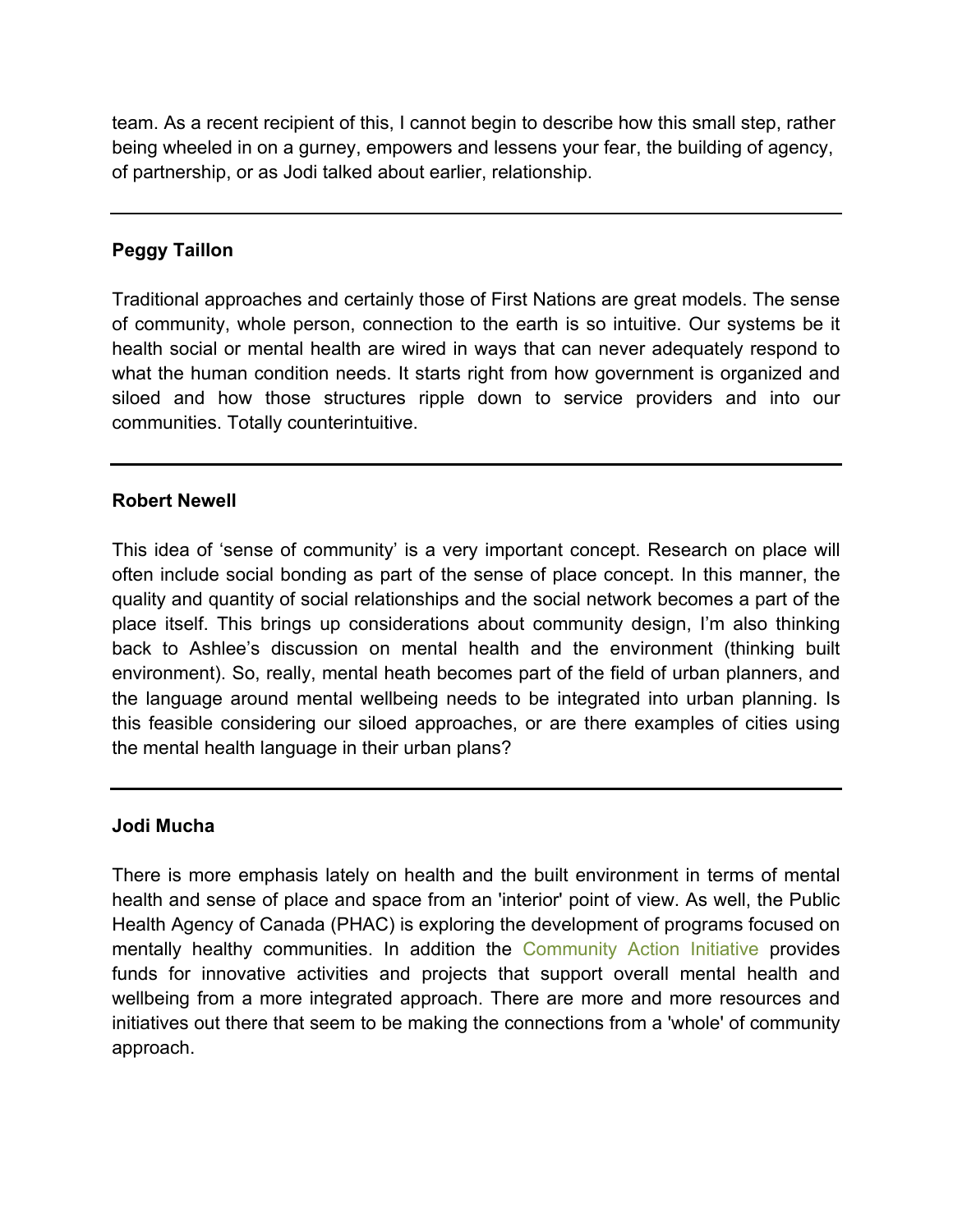# **Yuill Herbert**

Health is increasing becoming a variable considered in urban planning. Its painful though at how obvious the connections are but how disconnected planning is. Right now the most significant focus is on walkability to target diabetes, heart disease and others. The main indicator I have seen for mental health is access to green space and in the same way some planners are thinking about food deserts, there are also green space deserts in areas dominated by an impermeable layer of concrete, asphalt, and buildings. BC Healthy Communities is heavily involved in this world and we are working with a couple of municipalities to explore the integration of health into planning, for example with Squamish. LEED does address mental health in a way by crediting buildings that ensure all occupants are accessible to views and openable windows.

# **Ashlee Cunsolo Willox**

I think that community planning, architecture, and design are integral to mental health, and that mental health language should be incorporated. There is research emerging all over looking at the links between green areas and violence levels (the more green an area is, the less violence), and a lot of designers are really starting to incorporate this into their work.

# **Yuill Herbert**

Although, I argue modern building materials are mutually exclusive of an environment that supports mental health. Most materials are designed for expediency and therefore reflect the harshness of mechanised mathematics and none of the softness that came with constructing buildings by hand of indigenous materials. The result is the dominance of right angles (which are never found in nature), impermeable materials, not to mention destructive chemicals. A great book on this is called Places of the Soul by Christopher Day, a British architect.

#### **Jodi Mucha**

Yuill, I agree, look at the [OUR EcoVillage](http://ourecovillage.org/) up Island at Shawnigan Lake or many of the other ecovillage models where many of the buildings are rammed earth or cob, very healing spaces conducive to peacefulness/mindfulness.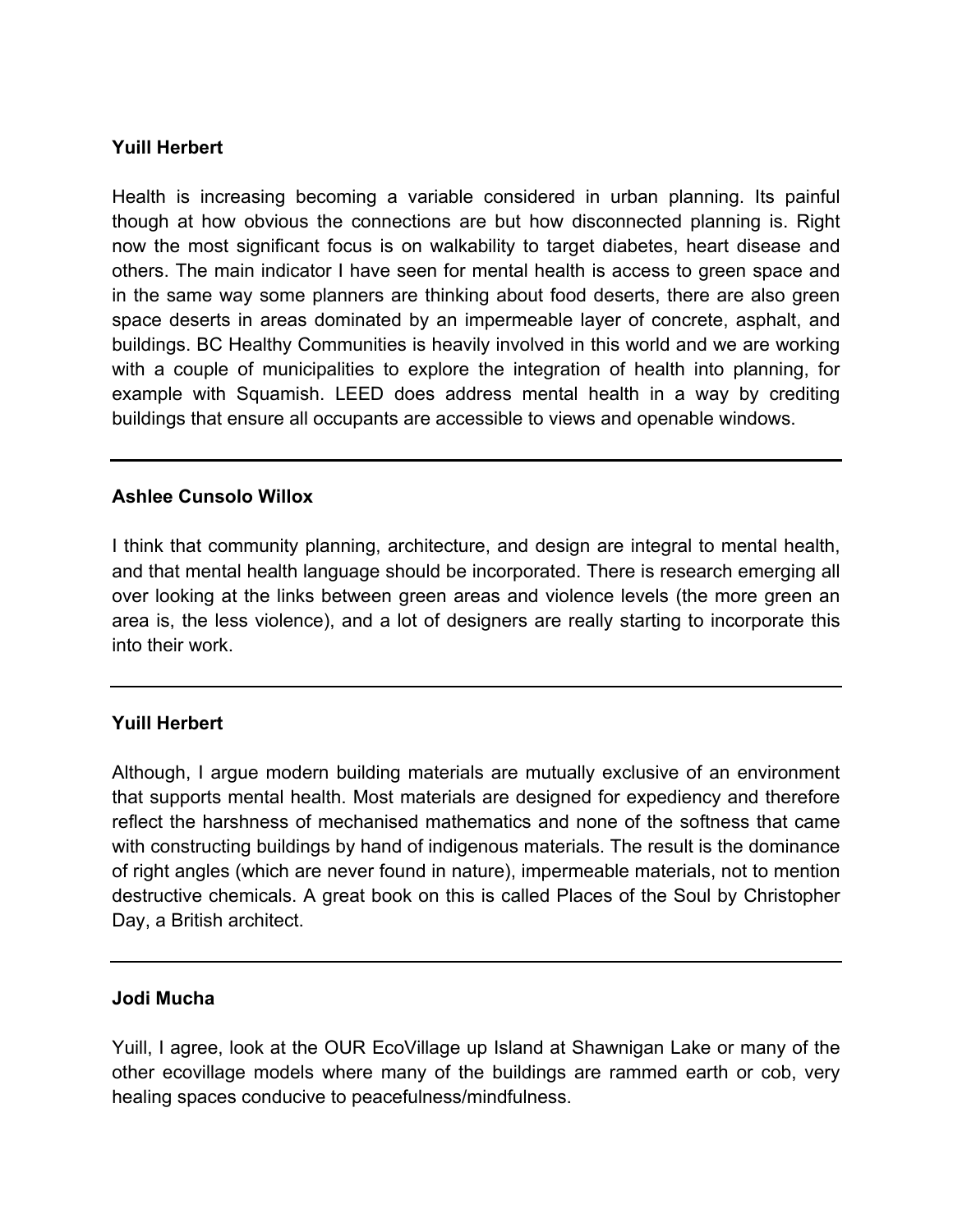# **Ann Dale**

Paul, what about healing gardens and do you have any references for us? I believe the Canadian Mental Health Addictions Centre out of Toronto is also an integrative approach. Once again, one of its champions is Micheal Wilson, whose son died. The more of us who speak out and share our stories, perhaps then, the conversation will change? Ashlee, how does connection to place factor in?

#### **Rebecca Foon**

Yes Paul, I would love to hear more on this. Charles Landry in his book the Creative City, discusses innovative homeopathic gardens developing in hospitals in Europe where the herbal medicines are used as remedies, and patients can enjoy and walk the gardens during the day. I would love to know more about what kind of initiatives are happening in Canada around healing gardens.

# **Paul Allison**

Humans have evolved in Nature. Our relationship with plants or perhaps more correct plants relationships with humans is deeply ingrained. The hospital restorative gardens I have worked with have allowed visitors, patients and staff deal with loneliness, depression (grief) and boredom that eats away at our minds. The American and Canadian Horticultural Therapy Associations are important resources.

# **Paul Allison**

Healiing is a matter of time it is also a matter of opportunity (Hippocrates).

Gardens and gardening can provide that opportunity

If you want to be happy for a week - Kill your pig

If you want to be happy for a year-Marry

But if you want to be happy for a lifetime-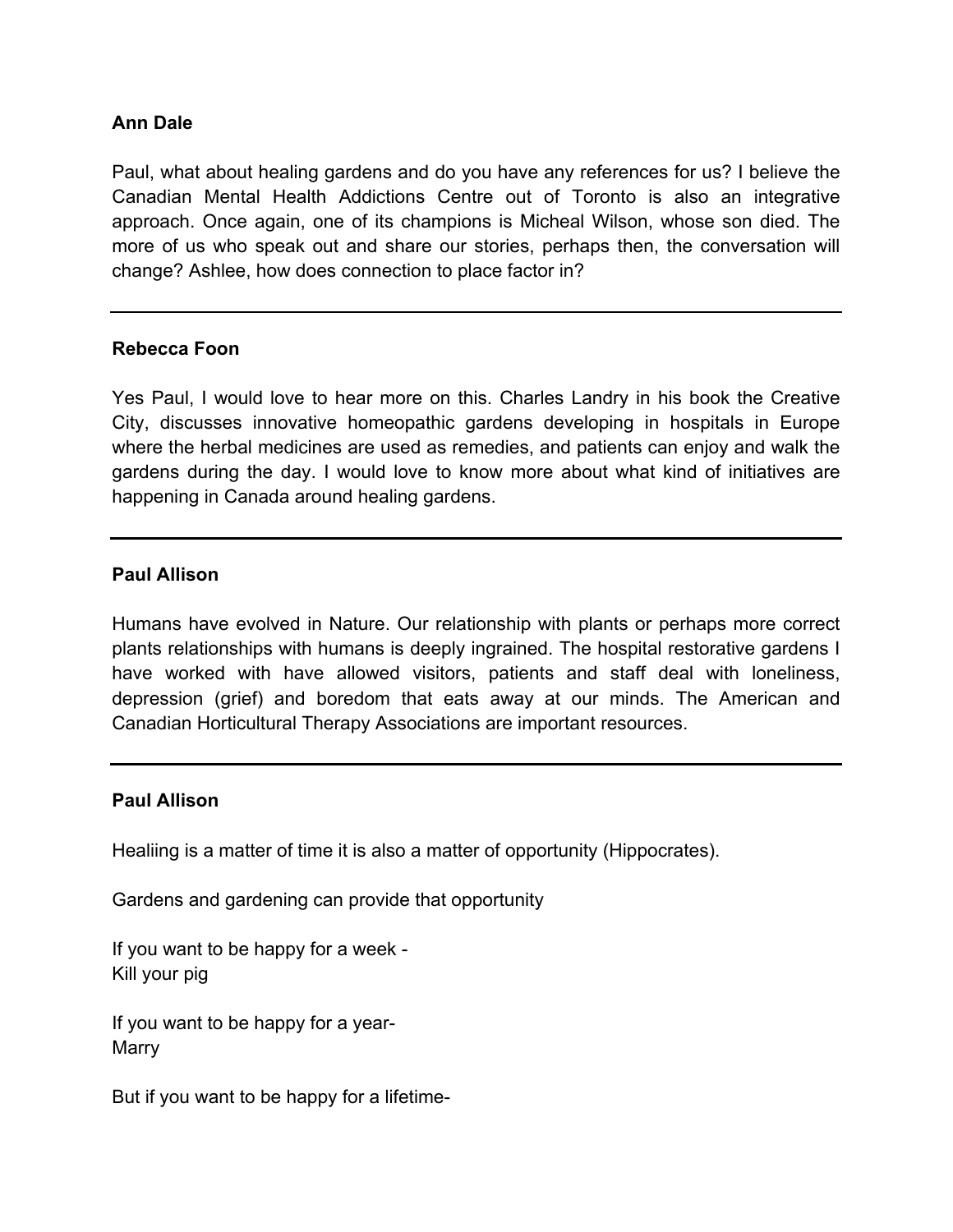Plant a garden

**Confucious** 

# **Ashlee Cunsolo Willox**

Paul, I completely agree. For me, personally, gardening is an essential part of my mental health. We moved last summer, and for the first time in years I didn't have a garden, and I noticed a huge difference to my mental wellness. I think that our response to gardening is also our response to increasing urbanization, and to the need to bring some beauty and naturalness to the concrete and technology that often surrounds us. It's a way for us to bring a tiny piece of the much larger environment from whence we came, and keep it near us. When I work up in the Arctic and SubArctic, and am completely surrounded by the most incredible land and nature and environment one can imagine...well, that is where I feel most mentally well, and it's a heck of a (metaphorical) garden.

# **Ann Dale**

Paul, are there any hospitals using healing gardens?

# **Paul Allison**

I am careful about using the word healing. I like to use restorative and comforting which of course leads to healing. For it be therapeutic you need the therapist who works as part of a treatment planning process with other medical professionals to use horticulture to treat a known medical diagnosis.

I designed a garden at the Royal Jubillee Hospital here in Victoria.

# **Ann Dale**

Any pictures?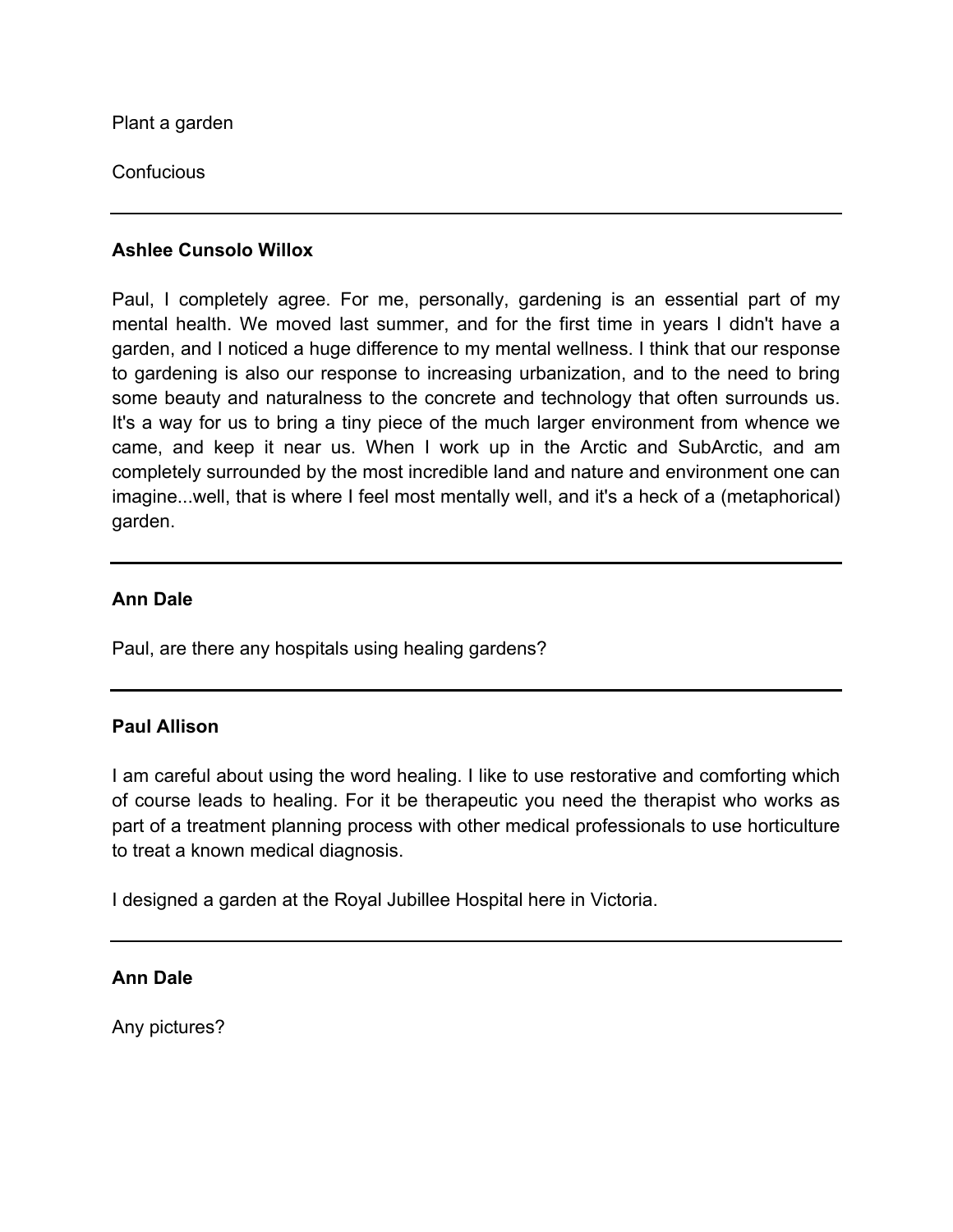# **Paul Allison**

If you want to photos of a restorative hospital garden, check out my [LinkedIn profile](http://ca.linkedin.com/pub/paul-allison/53/9b7/a08) see below.

I also include parks and green spaces in my work. Recently I gave a presentation entitled 'Healthy Parks - Healthy People' to Parks Administrators from 15 countries. With cuts in funding to Parks worldwide I think it is especially important to link public parks with public health and the economic spin off with this relationship.

This presentation is also on my LinkedIn profile.

# **Yuill Herbert**

Here is a great [example of a farm](http://openskycoop12.wordpress.com/) for that purpose.

# **Peggy Taillon**

In Kenya, in rural villages, or attest the ones I am familiar with, there are no mental health labels, no jargon. People are people and if someone is living with a mental health condition it is usually does not have a formal label. People in the village understand that a person may have some condition and that they need some extra support. Everyone just sort of looks out for the person and will help the family when need be.

# **Jodi Mucha**

There are also programs that allow llama's into hospitals as this animal is particularly healing. My ex-landlord had a llama farm and each week they loaded the llama into the van and took it (its name was Willis) to the seniors centre for a few hours.

This a [program](http://www.colorsmagazine.com/stories/magazine/83/story/beat-your-intimacy-issues) in the US that does this.

# **Yuill Herbert**

What do you think are the key differences between Kenya and the western world? Is it our institutions? Our climate? Or characteristics of our culture?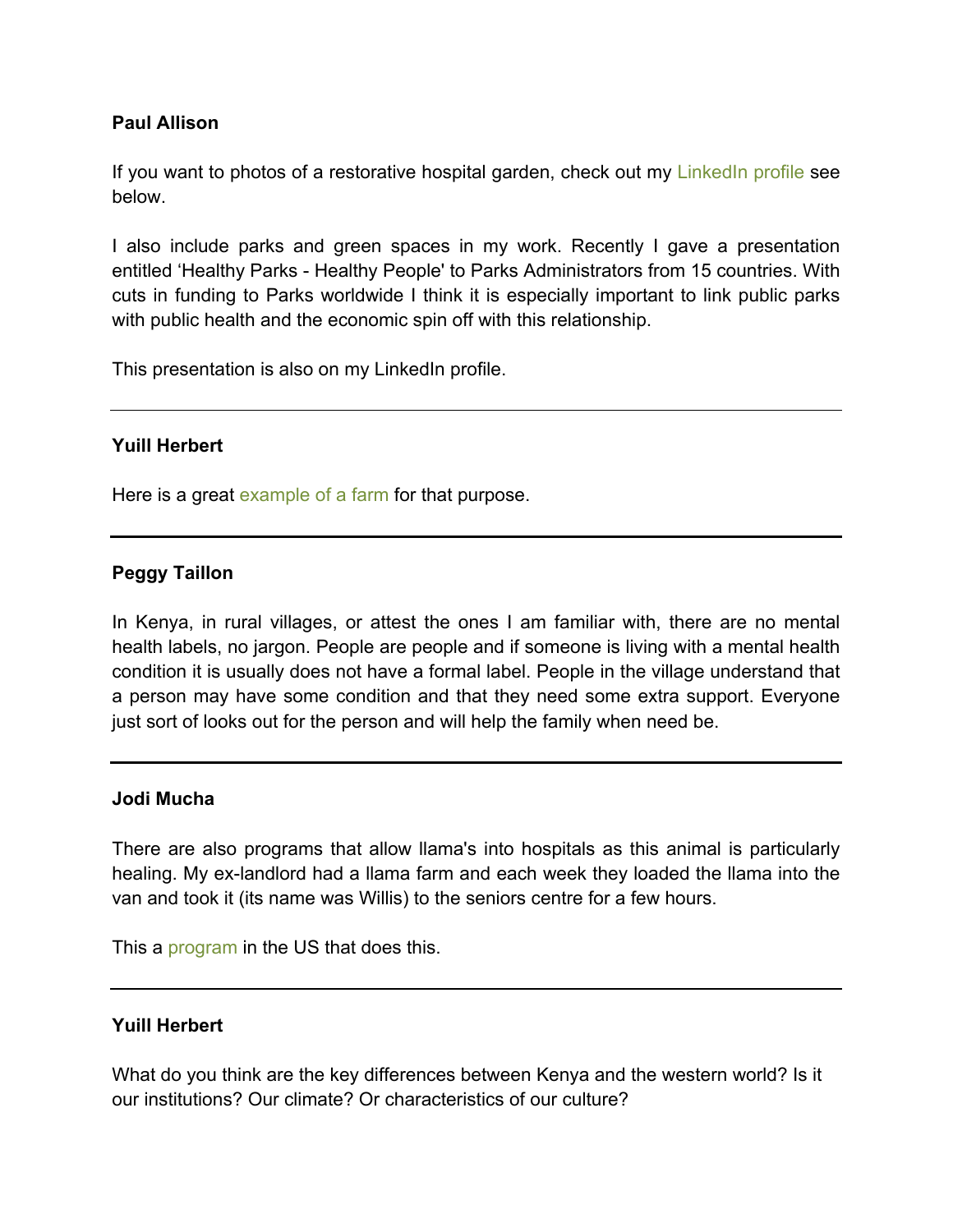# **Peggy Taillon**

A great question, given where Kenya is on its journey up the development ladder and the challenges before them part of the approach is that they have to find way to make what they have work. They have to support each other because shared prosperity is the only way to combat rationing. They are also wired to consider the greater good. (Canada used to be like that as well...)

Women are key to how a village functions and they are wired to share, to think of the whole and to support each other through their individual and collective struggles.

Maybe, as societies become more complex they become more separated.

# **Peggy Taillon**

The personal refection that can come from spending time in nature is so powerful. It reminds me of the connection to art and personal healing and reflection. In a Hospice I have been working with you see people who have never picked up a paint brush create some stunning pieces of art in their last weeks of life. A gift for those they are leaving behind and a way to express where they are in their journey.

# **Ann Dale**

Interesting article on [how to foster social contagion.](http://www.ncbi.nlm.nih.gov/pmc/articles/PMC3937890/)

This is an interesting [video](http://www.ted.com/talks/amanda_burden_how_public_spaces_make_cities_work?utm_source=newsletter_weekly_2014-04-12&utm_campaign=newsletter_weekly&utm_medium=email&utm_content=bottom_right_buttonI) by a New York planner on the importance of public space, wonder if there is a connection between the amount of green space and mental health.

Also, attached is a paper we did on [Community Vitality and Health.](http://crcresearch.org/sites/default/files/u641/vitality_-_health.pdf)

# **Peggy Taillon**

Yes community = belonging. You even see this in rural communities to some extent, they will make what they have to offer work and do what's needed probably because they know each other, they are connected.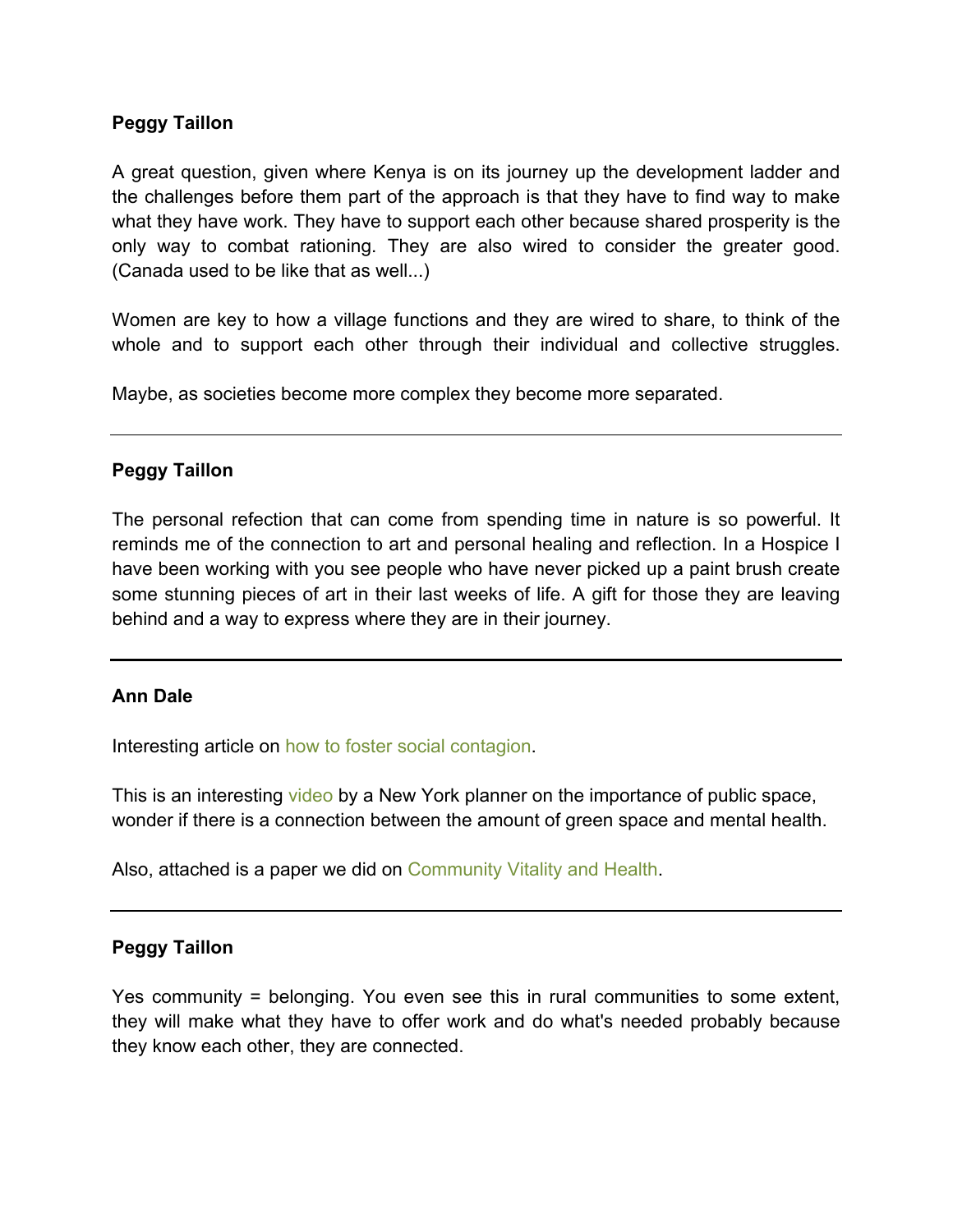# **Robert Newell**

Very true, and further contradicting mind/body compartmentalization is this [presentation](http://news.uchicago.edu/multimedia/loneliness-human-nature-and-need-social-connection) [by Dr. John Cacioppo,](http://news.uchicago.edu/multimedia/loneliness-human-nature-and-need-social-connection) (University of Chicago), discussing his research on the influence of the social context on human health.

He discusses how as a social species, we are biologically programmed for interpersonal connection. One of the forms of connection is 'collective connection', i.e., community, referring to our social identity, which relates to our sense of belonging and sense of community. The presentation draws a strong link between our biology, mental state, and need for social connection, and positions loneliness as an important societal issue, rather than just an 'unfortunate inconvenience'.

# **Ann Dale**

Rebecca and Dennis, do you know of any arts-based programs?

# **Dennis Foon**

It wasn't therapy per se, but a Theatre in Education programme I co-created some years ago, Feeling Yes, Feeling No, was a child sexual abuse prevention program that used community development as its cornerstone. Workshops with parents, teachers, and the team around the school (police, social workers, nurses) all coordinated to be able to respond appropriately to any disclosures and provide proper support. Once that was implemented, we would do the workshop for children. FYFN is now a series of films distributed by the NFB. Just one way art, in this case, theatre, can be a mental health tool in the community.

# **Ann Dale**

And, a very successful model, I wonder if reframing the issue as health - our minds our bodies and beginning early in schools. Just as we should also include nutritional literacy, learning how to read labels in elementary schools?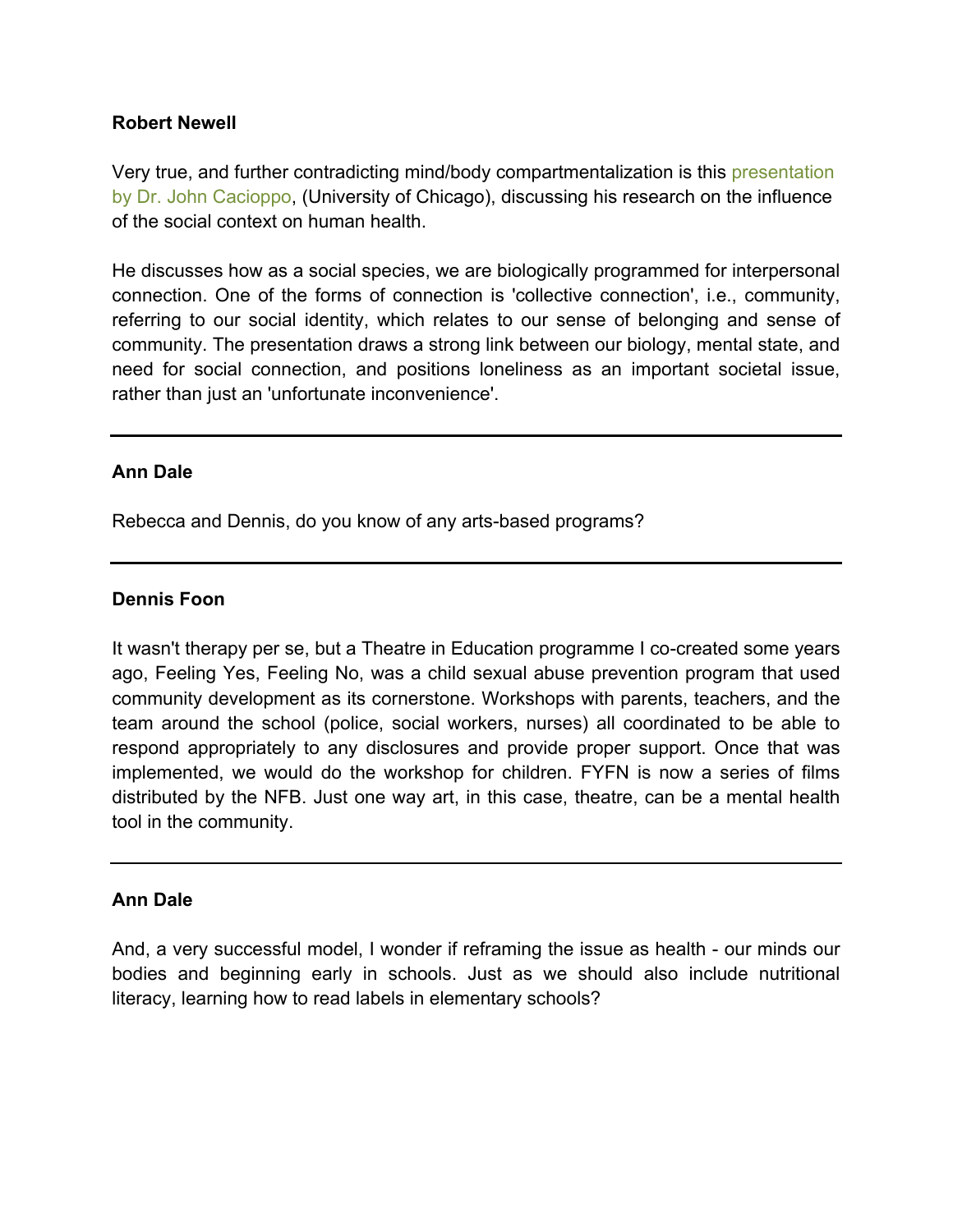# **Dennis Foon**

It's so true, Ann. How can we get a true sense of our mental state when we're so toxified by our external and internal environment? As so many have stated here, the Western approach is symptom based, stemming from the mind/body separation. A simple example is sugar. Kids that are "sugared up" get hyper. And when they crash, they get moody. So now, there's a psychiatric category in the DSM for Childhood Bipolar disorder and a drug therapy for children to alleviate the condition. Big Pharma rules!

# **Rebecca Foon**

Music and art therapy is becoming more popular - to help maintain, and restore mental, physical, emotional, and spiritual health. It seems that more and more institutions of higher education are offering certificate programs.

# **Ashlee Cunsolo Willox**

Ann, I think incorporating mental wellness literacy is a really interesting idea. I have been working with the five Inuit communities of Nunatsiavut, Labrador on some mental health assessments related to climate change, and through this research we have been working with people to identify what they need for mental health or wellness, how they would define it, and some strategies to enhance it. Interestingly, a number of youth from the region brought up the idea about having 'mental health first aid' training in the schools, in the same way they have physical health first aid training. They wanted to have this included in broader strategies for talking mental health and wellbeing in general, and for finding ways to destigmatize the issues while simultaneously providing people with skills that might contribute to their own empowerment.

# **Ann Dale**

Do you have any references for us on your work, Ashlee?

# **Ashlee Cunsolo Willox**

That aspect is not yet published, as we're still analyzing the data. But, here are two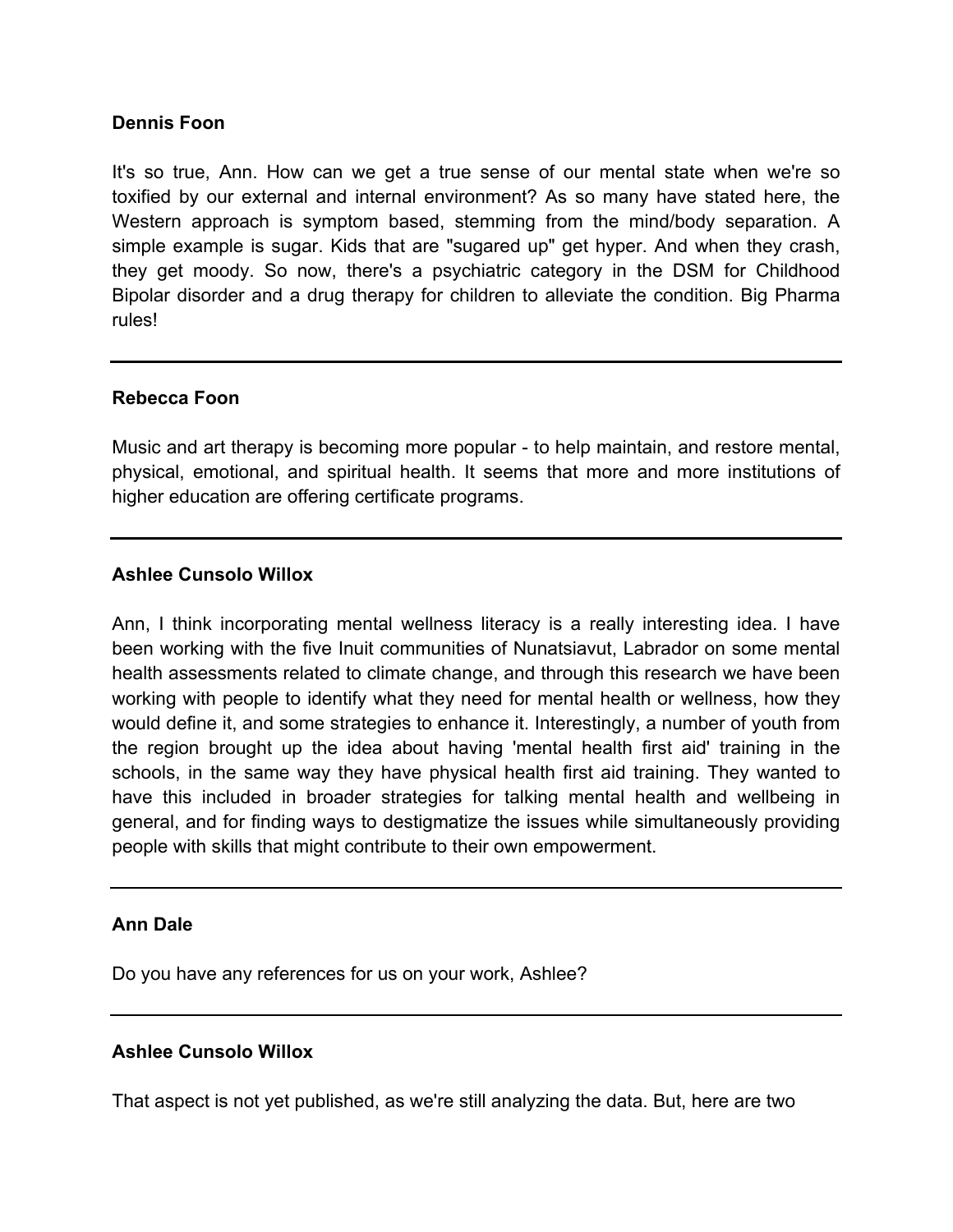articles that connect how changes in the land and environment are affecting mental health and wellbeing from an Inuit context, and how mental health is conceptualized in that context.

- [Climate change and mental health:](http://link.springer.com/article/10.1007%2Fs10584-013-0875-4#page-1) an exploratory case study from Rigolet, Nunatsiavut, Canada
- ["From this place and of this place:"](http://www.sciencedirect.com/science/article/pii/S0277953612003255) Climate change, sense of place, and health in Nunatsiavut, Canada

There are also a number of digital stories created by Inuit in Labrador about their experiences with the land and mental health. Here are two that might be of interest: [Melva's Story](https://www.youtube.com/watch?v=9e_FZj9-Mss) and [Marilyn's Story.](https://www.youtube.com/watch?v=dsvYQ-Fyp78)

# **Jodi Mucha**

The [Arts Health Network](http://artshealthnetwork.ca/) does some great work.

# **Rebecca Foon**

On a totally different note, maybe even a bit controversial, I was recently reading about how the use of smart phones can also offer access to hundreds of virtual resources. I have read about an app called the CBTReferee, which allows users to log their thoughts as they occur in order to monitor negative thinking. Once thoughts are logged, users are able to evaluate what is untrue, unrealistic or unfair about each thought process and can help people who might be experiencing depression. Of course you need to be able to afford a smart phone to have access to this tool!!

Another one is called BellyBio Interactive Breathing asks users to place their smartphones on their stomach as it guides them through a deep breathing exercise useful in fighting anxiety and stress. This free app monitors breathing patterns while simultaneously generating meditative music and light in synch with the deep abdominal breathing movements. There are many different apps out there for meditation.

There are also numerous scientific studies that make the correlation between physical (including nutrition) and mental health and the benefits of alternative treatments such as naturopathy, homeopathy, acupuncture, etc. or a combination can provide interesting holistic treatment.

A study published in 2012 in Scientific Review of Mental Health Practices examined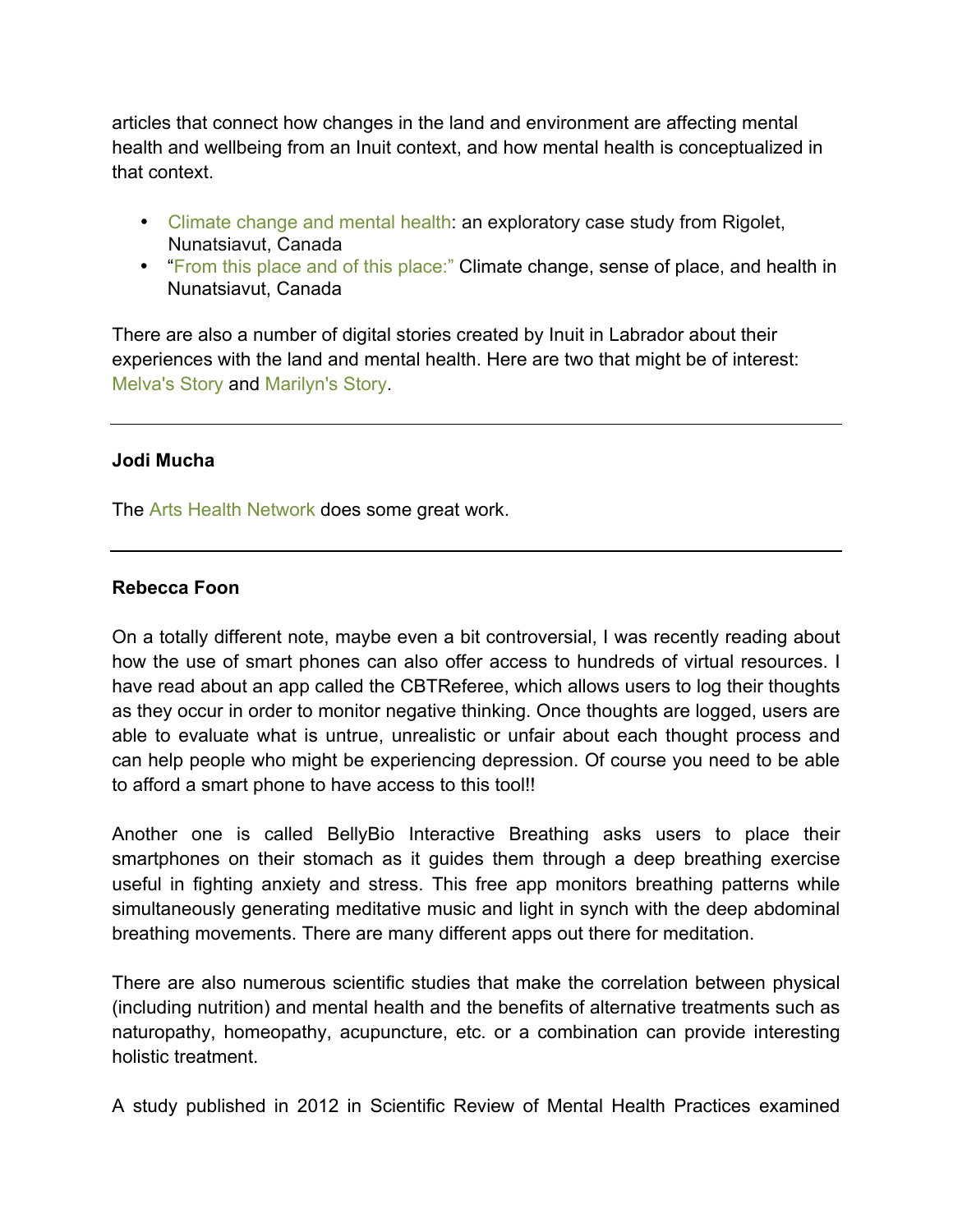over 250 published studies on meditation, investigating 45 years of research on a diverse range of meditation techniques and how they influenced both mental and physical health. Results from the [study](http://connection.ebscohost.com/c/articles/74162167) make a case for the value of meditation in cultivating positive psychological health.

But, perhaps coming back to what Paul was saying about 'healing' these are all just tools, some only accessible for those who can afford it, and perhaps may not be digging into deeper issues and trauma that might at the root of certain problems.

# **Ashlee Cunsolo Willox**

The [Landscape and Human](http://lhhl.illinois.edu/) Health Laboratory out of the University of Illinois Urbana-Champagne has some really interesting research and resources on design for health and wellness, as well as some accessible reports on their research.

# **Peggy Taillon**

It really circles back to how we design welcoming sustainable communities, doesn't it. Do we want to block out the sun with high rises? Do we want social spaces where people congregate or mazes that people navigate? Puffers or clean air? CVD or walkable communities?

The case has been made for the built environment and physical health. I think a stronger case needs to be made for it and mental wellbeing.

It goes back to what Ann asked about isolation...

# **Ashlee Cunsolo Willox**

I think you are exactly right, Peggy. More emphasis needs to be put on creating mentally health communities, buildings, infrastructure, etc. I think one of the challenges has been that we 'know' (with an emphasis on those scare quotes) what is connected to things such as asthma, heart disease, etc. But, until recently, there hasn't been a lot of 'hard' evidence on what supports mental health through design (and by hard evidence, I mean the type that policy makers and decision makers generally like to use). But, more and more we know what also fosters good mental health. The trick is to get that incorporated in the broader design conversations.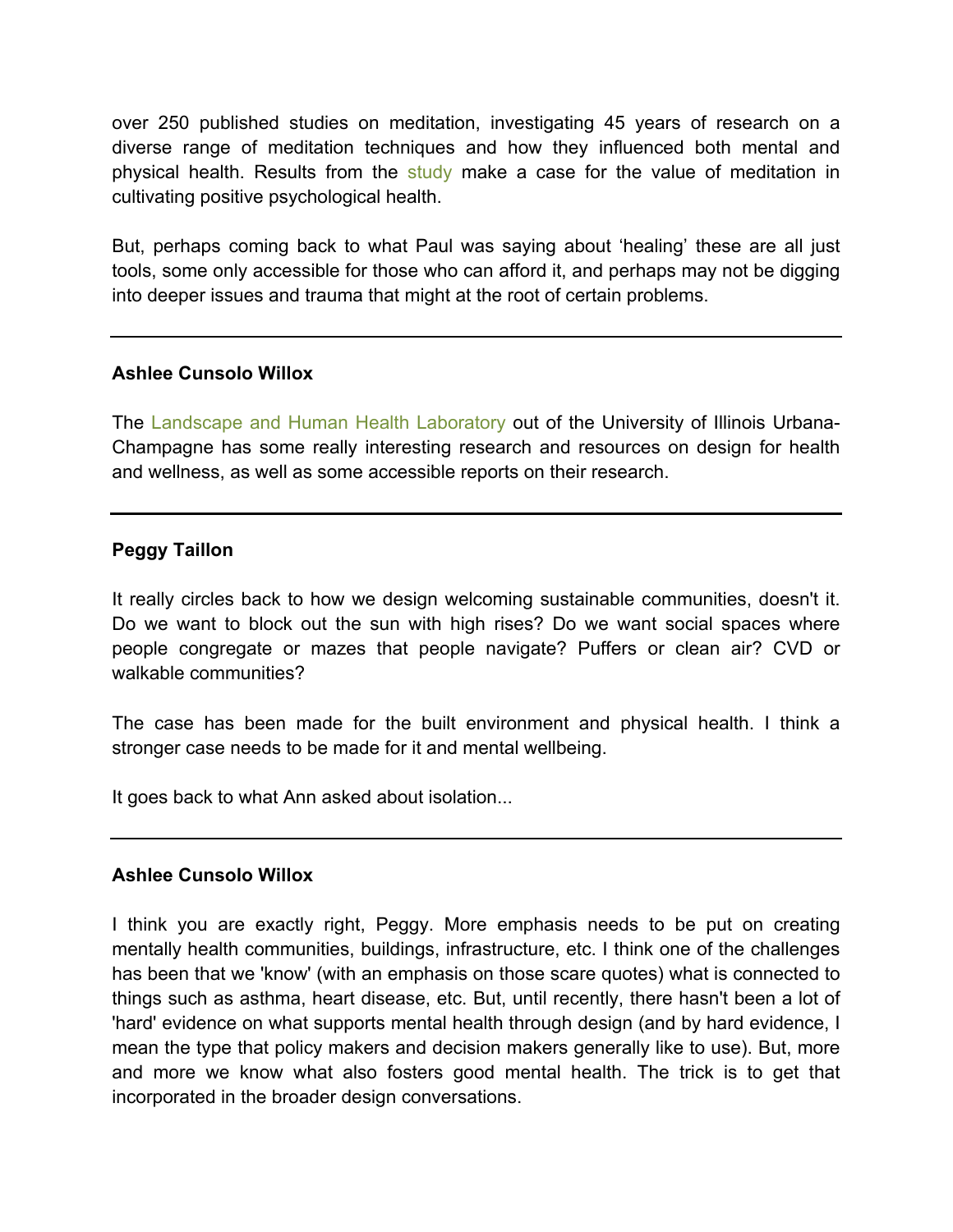# **Ann Dale**

Do you think all the emphasis on health and wellbeing is contributing to more of a disease model. You have mentioned many innovative models for health, but they are regarded as alternatives, and are preventive. Maybe, if we didn't deny what is important to life, let me be personal, when you lose a child, you are entitled to 4 days bereavement leave in the Federal Government?

# **Peggy Taillon**

Community of course is also about how we connect, the personal connections. We can build the environment but we also have to create the conditions for people to really connect, speak the truth when ask how are you?

That takes reconditioning, and has to start early before society cajoles us into silent polite I'm fine thanks interactions.

Ann, I think that wellbeing is a great way to frame this taking it out of health lingo. If asked how you stay wellbeing, we may consider things like walks, reading, family time etc. If asked what contributes to our health we may answer, eating right, exercise, genetics…I don't know.

I also don't know if people consider their mind and spirit when they respond to questions of health. They may if we use 'wellbeing'.

# **Ashlee Cunsolo Willox**

Yes, language is very important. For me, when I hear 'health' I think more medical or clinical, but when I hear wellness I think of a more holistic approach, in line with what you have outlined, Peggy. That said, I think that the movement from 'mental illness' to 'mental health' has been a small, positive step towards removing mental health from the medicalized 'something-is-seriously-wrong-with-you' domain.

# **Jodi Mucha**

The Ministry of Health in BC uses "health, wellbeing and quality of life".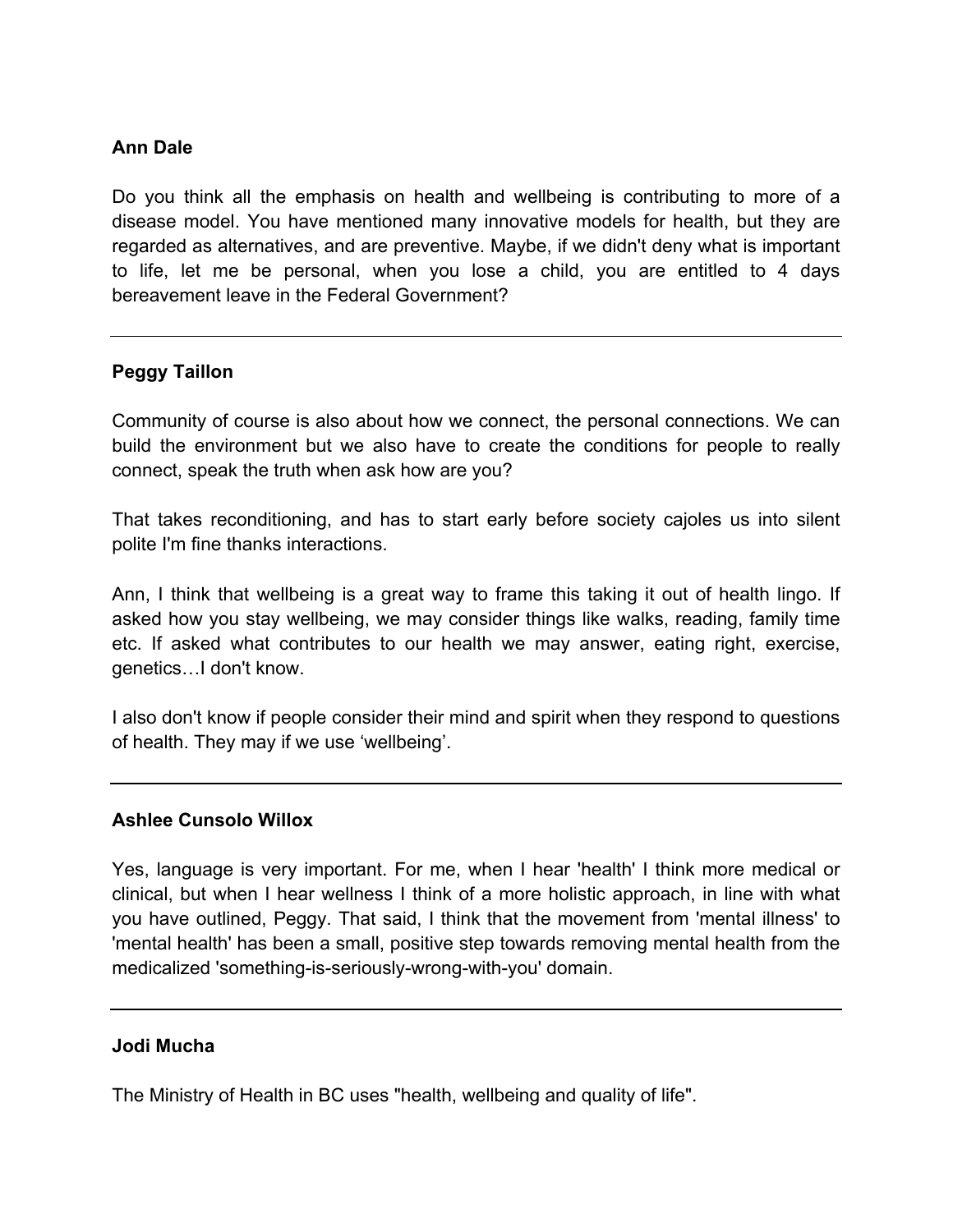# **Robert Newell**

The use of the term 'wellbeing' has been quite useful for community indicator systems that aim to take integrated approaches. I'm thinking particularly of Peg, the Winnipeg indicator system, which uses this language to discuss measuring how the community is doing in a manner that comprehensively addresses the connectivity between social, environmental, economic, health, etc. factors.

Peg recently launched their [public website](http://www.mypeg.ca/) with a very interesting interface that shows community wellbeing as a systems issues We also have a [case study](http://www.crcresearch.org/community-research-connections/crc-case-studies/community-indicators-winnipeg-canada-peg) on, for more information on this project.

# **Peggy Taillon**

Another dimension to stigma is the role of media and the portrayal of mental health.

The irony of anti-bullying campaign run ads during police dramas where the villain is portrayed as having a mental health condition.

The irony of a public outcry after a teen suicide that is linked to bullying and the conduct of public figures, not the least of which our parliamentarians.

The contradictions.

# **Ann Dale**

Peggy, bang on. It is seen as 'weakness' to see a counsellor, tough it out kid, and yet you don't hesitate to see your GP for a hang nail:) That is why I quoted Rousseau at the beginning of our conversation, it takes incredible ego strength to ask for help?

# **Peggy Taillon**

Yes, it really does. It takes courage to say, I need help, something is not right and then when you do seek help you are faced with a labyrinth and offered up thing that are more like a bandaid that something that can really make a difference.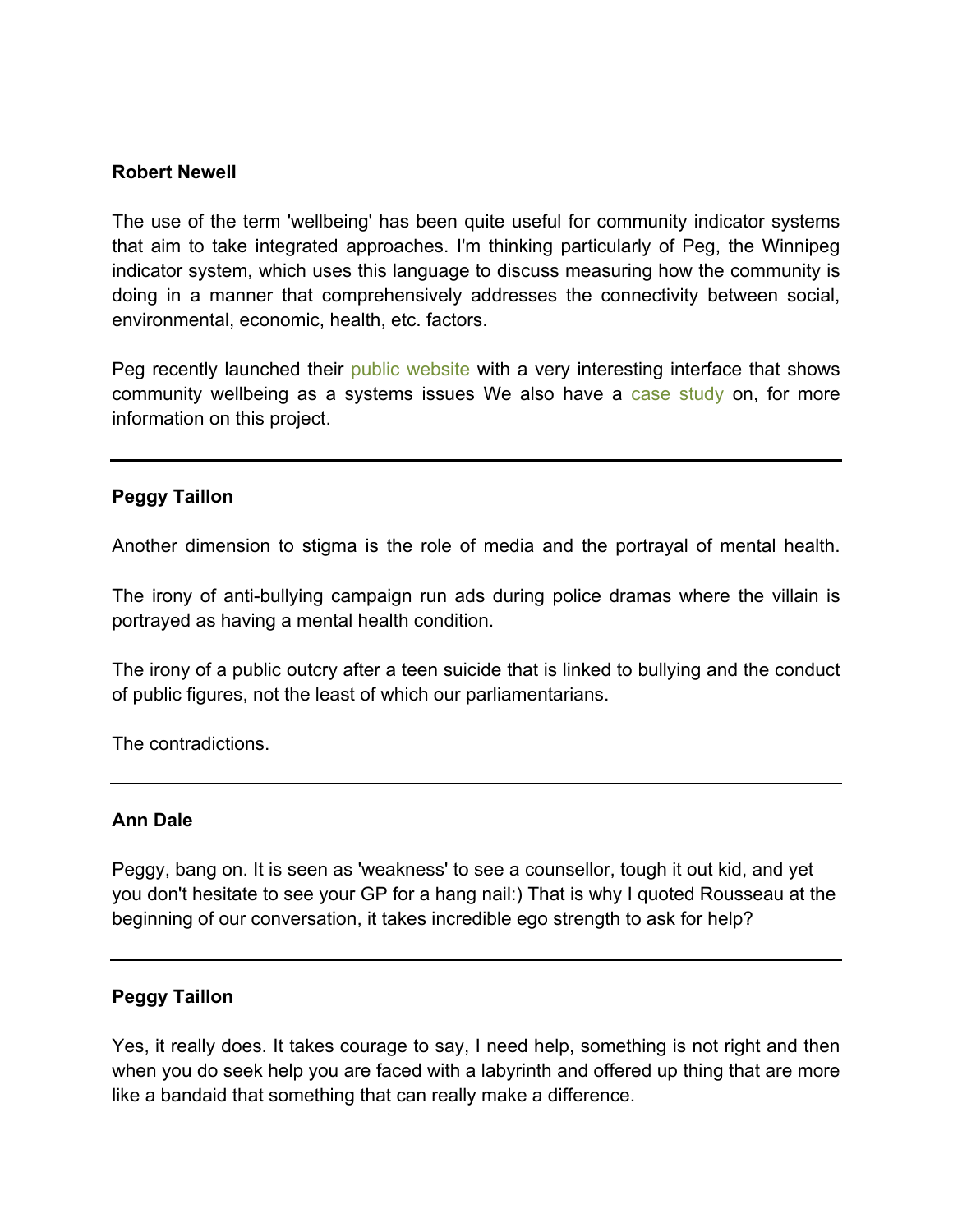# **Paul Allison**

I think it is more like a maze...a labyrinth would be a good thing ;-)

# **Dennis Foon**

This is complicated by the fact that what we perceive as 'normal' has become narrower and narrower. With children, the slightest deviation sends off alarm bells and becomes a trigger for drug therapy. This is not to dismiss extreme mental health conditions where drugs can be invaluable, but Big Pharma has a huge reach and the desire for a quick fix is pretty scary. I'm beginning to wonder if it's all part of a Brave New World movement to go from a society that strives for happiness as a goal as opposed to wanting a fulfilled life, one that includes the full spectrum of experience? To maintain or achieve this happiness, what emotions have to be suppressed or negated?

# **Jodi Mucha**

I think you need to have a systems approach way of thinking to begin with though, as I always assumed that everyone respected the environment since that's how I grew up. I was appalled to learn that indeed that was not the case. For us on this panel we GET it. What about those who don't and don't care to? How can we impact the system to get it so we promote and provide an integrated approach? Seems tough when, ie., we are up against the big drug companies, etc.

# **Peggy Taillon**

Yes, a systems approach and the information about options for a journey to recovery that is determined by choice and guided by health professionals. Most people need a combination of things to find balance and their recovery.

# **Rebecca Foon**

In our [community vitality work,](http://www.crcresearch.org/vitality/vitality) we have identified that mental and physical health is deeply connected to urban planning and community vitality. The way we build our urban landscape, how we develop our commuting habits, where we protect our natural spaces, where we create greenspace and public space, food security, walkability,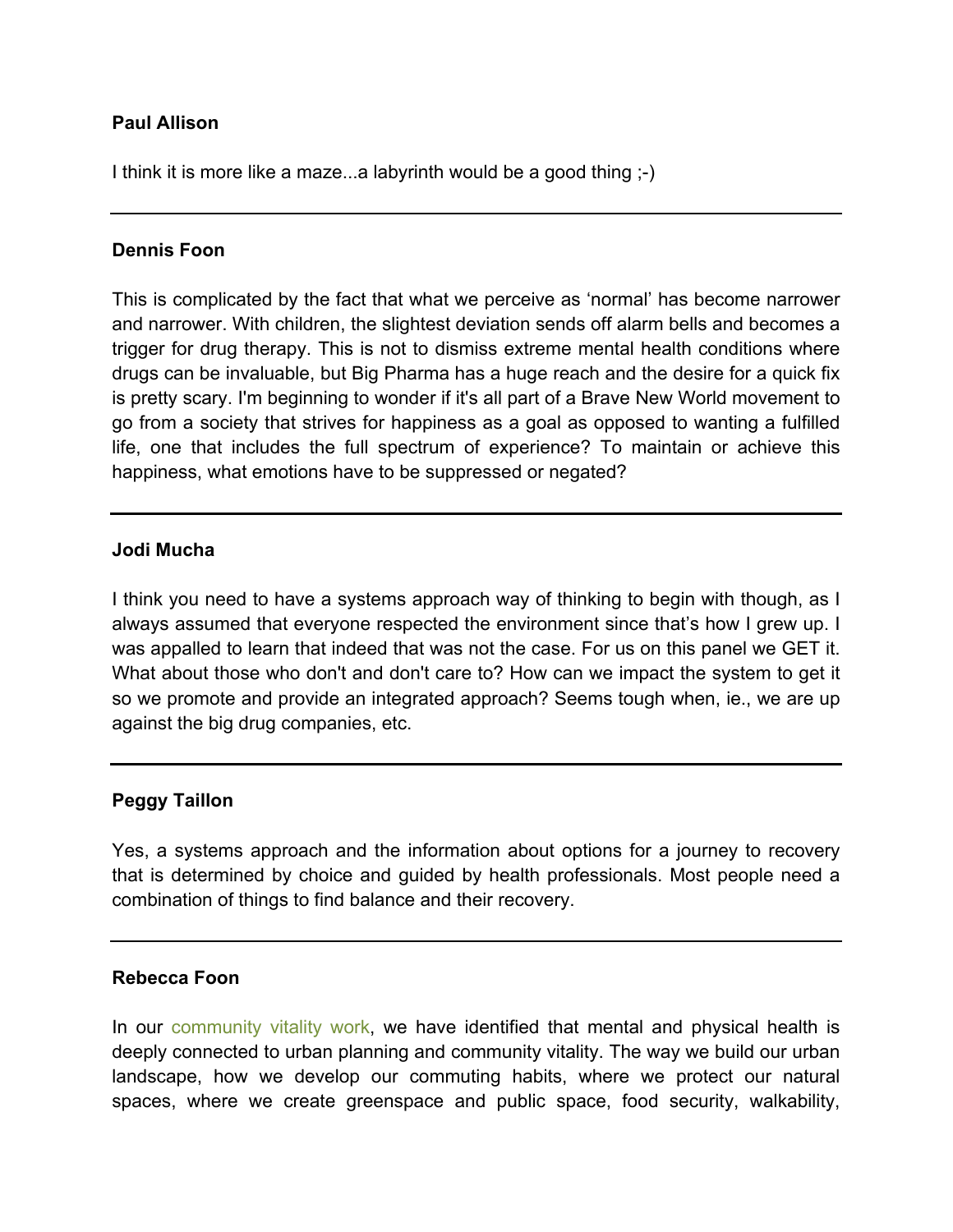diversity, social capital, income, community resilience is all deeply tied to mental and physical health. If anything, this illustrates the need to think about mental and physical health in a holistic, integrative way. Dialogues like this are so important, helping to stimulate critical thinking around mental and physical health, its connection to urban planning, GHG emissions and climate change, stigma, etc. - and identifying the complex issues, the interconnectedness of it all, and perhaps even beginning to break down barriers...

# **Ann Dale**

Jodi, tough questions and questions that need to be answered. Hopefully our dialogue today has gone some ways towards Changing the Conversation, even if just a little.

Thank you so much for your time and contributions to a subject that touches nearly all Canadians. Any last comments before we wrap up?

# **Jodi Mucha**

I think the more we are able to tell the story, the more we are able to demonstrate our collective impact the more effective we will be in our upstream efforts taking a preventative approach and also a compassionate approach for those who are challenged with mental health issues. This is a constant challenge - how to best tell the story and measure the impacts.

# **Peggy Taillon**

Yes, true! Hoops, mazes and barriers....Canada's health system!

I would just offer that perhaps getting back to simple human based interaction, stripped down, real stuff is key. Systematizing often complicates things and moves us further away from responding to things.

# **Robert Newell**

As we start getting toward the end of the dialogue, I would like to share a preview of a video that we will officially release next week that was created to complement this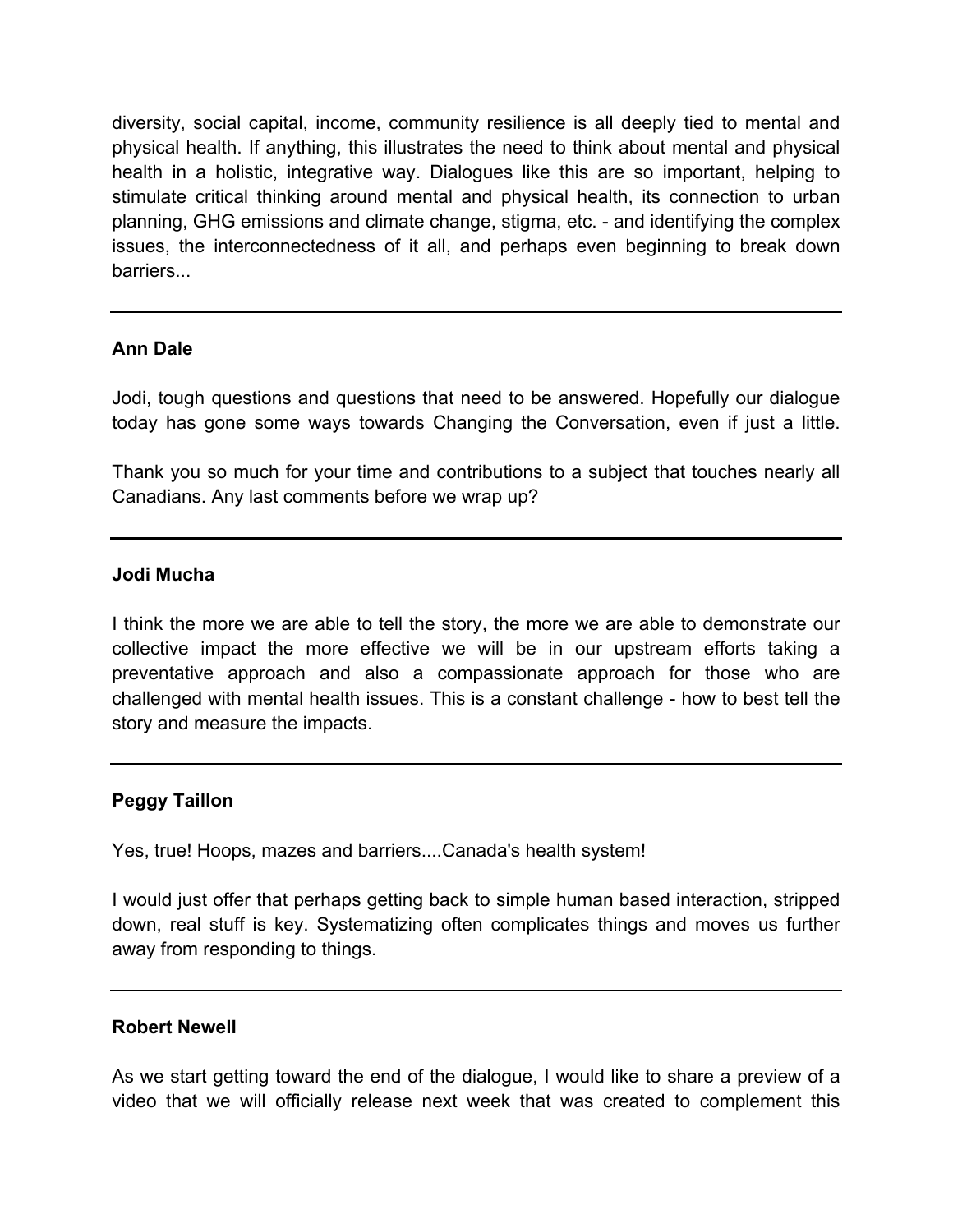theme of the Solutions Agenda research. It was created through a partnership project with the BA students in our School of Communication and Culture, and aims to capture the concept of mental health in the community context. The video was designed to be evocative (rather than narrative) and in the end, took a rather artistic approach. This makes me think about the earlier discussion on mental health and art; artistic approaches do show potential for being able to express certain issues when more literal forms of communication fall short.

Here is the [video](https://www.youtube.com/watch?v=ATSPOKzhH7k&feature=share&list=PLEPEIpaRONydNWQu0h_mTR1jCDh6MRTTV) if you are interested in taking a look.

# **Paul Allison**

A final example to end...

Shinrinyoky is a term used in Japan that translates into 'bathing in the atmosphere of the forest'. A stressed worker goes to the doctor and receives a green prescription to visit one of the five nationally recognised forests used for mental health purposes. The amazing thing about this is that it is paid by the health care insurance companies!

Thanks everyone, see you all somewhere down the garden path.

# **Yuill Herbert**

Thanks everyone - lots of interesting insights - I now have another 6 browsers open of new links to read about, when I should be out walking in the forest listening to the spring peepers! Thanks a lot :)

# **Ashlee Cunsolo Willox**

Yes, thank you everyone! I was really interested/inspired to see how such a diverse group of people could blend their experiences and understandings of this topic together and have so many points of overlap. Great to have these types of dialogues. And yes, Yuill and Paul, may we all be inspired to get off our computers and head to the woods for some forest bathing.